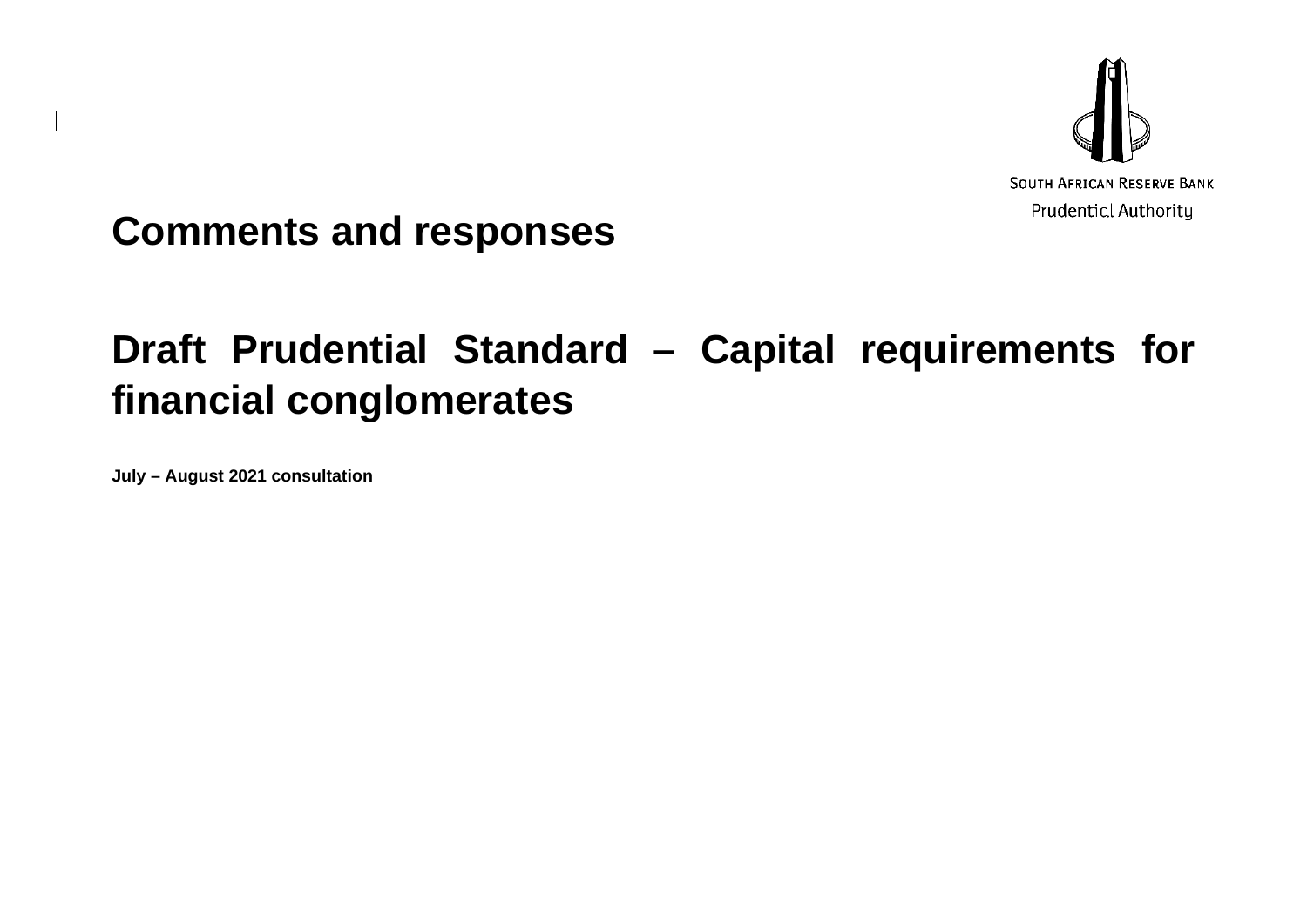## **Commentators:**

| Name of organisation/individual:                                                                            | <b>BASA</b>                                             |
|-------------------------------------------------------------------------------------------------------------|---------------------------------------------------------|
| If the commentator is an organisation, provide the name and designation of Benjamin April                   |                                                         |
| the contact person:                                                                                         | <b>General Manager Prudential Division</b>              |
| Name of organization                                                                                        | <b>Bank of China</b>                                    |
| If the commentator is an organisation, provide the name and                                                 | Rookaya Salajee – Assistant General Manager- Compliance |
| designation of the contact person:                                                                          |                                                         |
| Name of organization                                                                                        | <b>Standard Chartered Bank</b>                          |
| If the commentator is an organisation, provide the name and                                                 | Charne' van den Berg                                    |
| designation of the contact person:                                                                          | <b>CFO</b>                                              |
| Name of organisation/individual:                                                                            | The South African Insurance Association                 |
| If the commentator is an organisation, provide the name and                                                 | Mashudu Mabogo                                          |
| designation of the contact person:                                                                          | egal Specialist                                         |
| Name of organisation/individual:                                                                            | <b>Nedbank</b>                                          |
| If the commentator is an organisation, provide the name and                                                 | ianca du Toit - Supervisory Liaison Administrator       |
| designation of the contact person:                                                                          | Supervisory Liaison Administrator                       |
| Name of organisation/individual:                                                                            | <b>Habib Overseas Bank Limited</b>                      |
| If the commentator is an organisation, provide the name and designation of Manzar Kazmi – Managing Director |                                                         |
| the contact person:                                                                                         | Henk Engelbrecht - Executive Director                   |
| Name of organisation/individual:                                                                            | Discovery Limited                                       |
| If the commentator is an organisation, provide the name and designation of $\Box$ ash Balipursad            |                                                         |
| the contact person:                                                                                         | Regulatory Change - Group Compliance                    |
|                                                                                                             |                                                         |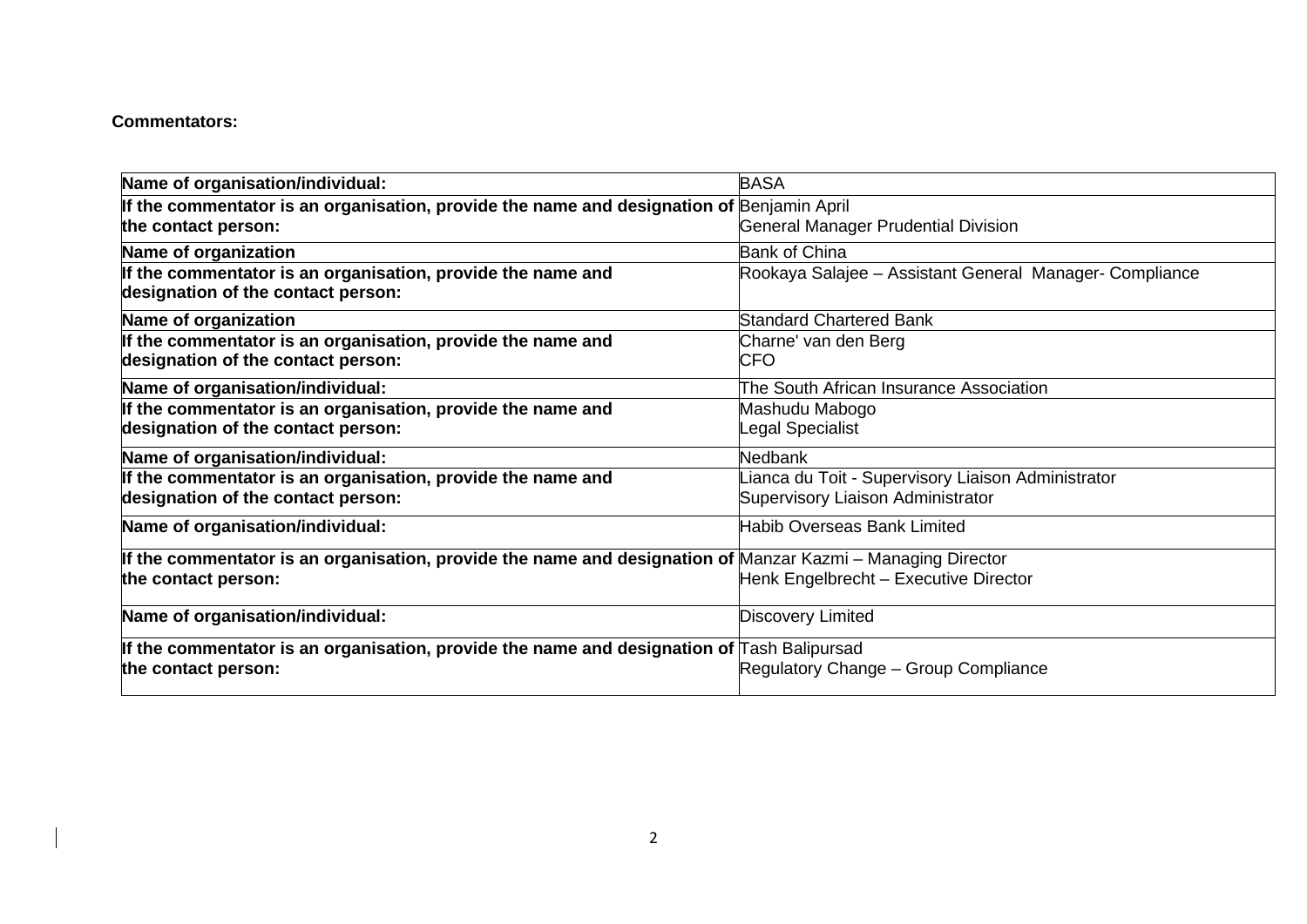| <b>No</b>      | <b>Commentator</b>                  | Paragraph<br>of the<br><b>Standard</b> | <b>Comment</b>                                                                                                                                                                                                                                                                                                                                     | <b>Response</b>                                                                                                                                                                                                                                                                                                                                                                                      |  |  |  |
|----------------|-------------------------------------|----------------------------------------|----------------------------------------------------------------------------------------------------------------------------------------------------------------------------------------------------------------------------------------------------------------------------------------------------------------------------------------------------|------------------------------------------------------------------------------------------------------------------------------------------------------------------------------------------------------------------------------------------------------------------------------------------------------------------------------------------------------------------------------------------------------|--|--|--|
|                | <b>GENERAL COMMENTS ON STANDARD</b> |                                        |                                                                                                                                                                                                                                                                                                                                                    |                                                                                                                                                                                                                                                                                                                                                                                                      |  |  |  |
| $\mathbf{1}$ . | <b>BASA</b>                         | <b>General</b>                         | It is not clear why the economic capital calculated within the<br>banking and insurance entities is not considered as the<br>basis for the financial conglomerate capital standard.<br>Clarify economic capital is not considered as the basis for<br>the financial conglomerate capital standard.                                                 | Economic capital is a principle-based company<br>specific calculation and not a regulatory capital<br>calculation on which this standard focuses on.<br>The financial conglomerates need to bear in<br>mind that they are also required to conduct an<br>Financial Conglomerate - Capital and Risk<br>Assessment (FC-CARA) to<br>determine<br>economic capital at a financial conglomerate<br>level. |  |  |  |
| 2.             | <b>BASA</b><br><b>General</b>       |                                        | Is there an expectation for risk, 2 <sup>nd</sup> line of defense, and<br>audit, $3rd$ line of defence, to play a role in the review of<br>capital calculations and returns (specifically need for<br>consistency of FSI market risk models, fungibility<br>adjustments, add on of additional risks)?<br><b>Clarify</b> the role of risk and audit | Once the standards are finalised, the Prudential<br>Authority (PA) will be issuing a prudential<br>standard that deals with audit requirements.<br>The PA does not see modelling playing a big<br>role for calculation of capital at a financial<br>conglomerate level.                                                                                                                              |  |  |  |
|                |                                     |                                        |                                                                                                                                                                                                                                                                                                                                                    | The determination of capital is based on a<br>standardised approach and not requiring<br>internal models.                                                                                                                                                                                                                                                                                            |  |  |  |
|                |                                     |                                        |                                                                                                                                                                                                                                                                                                                                                    | There is an expectation for risk management<br>and governance processes to play a role in<br>capital management and submission of returns.<br>Please also refer to the Governance and Risk<br>Management<br>Standard<br>for<br>financial<br>conglomerates.                                                                                                                                           |  |  |  |
|                |                                     |                                        |                                                                                                                                                                                                                                                                                                                                                    | For the field testing the Head of Balance Sheet<br>Management or Capital Management or a<br>similar function is required to sign-off.                                                                                                                                                                                                                                                                |  |  |  |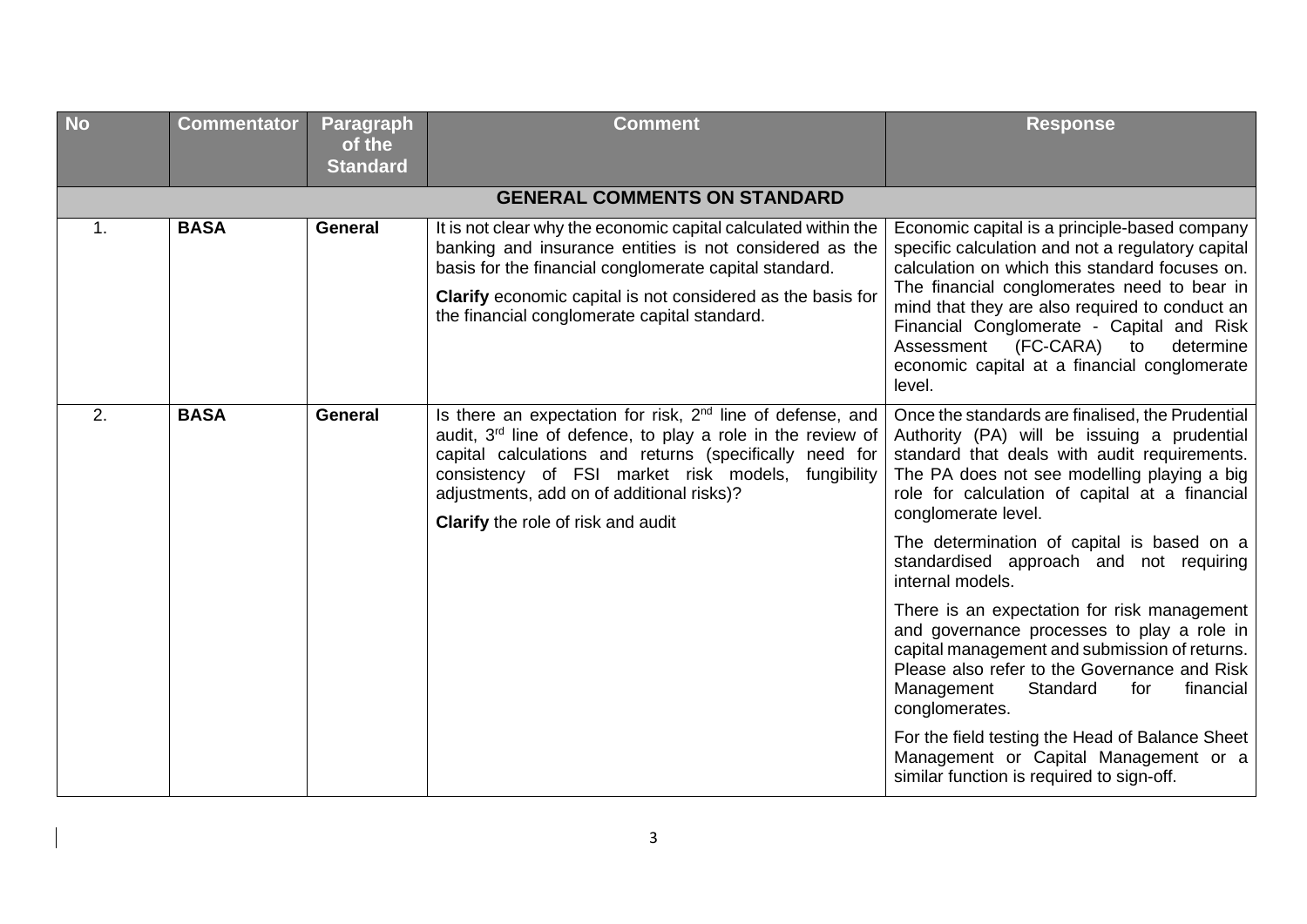| <b>No</b> | <b>Commentator</b> | <b>Paragraph</b><br>of the<br><b>Standard</b> | <b>Comment</b>                                                                                                                                                                                                                                                                                                                                                                             | <b>Response</b>                                                                                                                                                                                                                                                                         |
|-----------|--------------------|-----------------------------------------------|--------------------------------------------------------------------------------------------------------------------------------------------------------------------------------------------------------------------------------------------------------------------------------------------------------------------------------------------------------------------------------------------|-----------------------------------------------------------------------------------------------------------------------------------------------------------------------------------------------------------------------------------------------------------------------------------------|
| 3.        | <b>BASA</b>        | <b>General</b>                                | Will appreciate it that an updated version of the standard<br>be provided before the planned field testing becomes<br>effective, post the workshop mentioned in the commentary<br>matrix (item 92).                                                                                                                                                                                        | Noted. The final draft standard will be published<br>before field testing commences.                                                                                                                                                                                                    |
|           |                    |                                               | Recommend an updated version of the standard be<br>provided before the planned field testing becomes<br>effective.                                                                                                                                                                                                                                                                         |                                                                                                                                                                                                                                                                                         |
| 4.        | <b>BASA</b>        | <b>General</b>                                | We will appreciate that the final financial conglomerate<br>standards are published with sufficient time to allow for the<br>finalisation of internal implementation and internal<br>assurance work to be done before the effective date of the<br>standards.<br><b>Request</b> that adequate time be given for internal<br>implementation and assurance before the implementation<br>date | FC-02 to FC-05 was published in 2021 and<br>effective on 1 January 2022. The draft capital<br>standard will be finalised after the field testing<br>whereby the financial conglomerates would<br>have already started developing an internal<br>implementation and assurance framework. |
| 5.        | <b>BASA</b>        | <b>General</b>                                | Clarify and confirm alignment of the intragroup standard to<br>the capital standard, and treatment in the assessment of<br>significant entities in the FC structure.                                                                                                                                                                                                                       | The standards are aligned in terms of what is<br>meant by intragroup transactions. Significant<br>entities are entities that are scoped into the<br>financial conglomerate. Without further details<br>related to the request for alignment, it is difficult<br>to respond further.     |
| 6.        | <b>BASA</b>        | <b>General</b>                                | <b>Clarify,</b> are there any links to the reporting for the<br>$intragroup$ reporting templates $-$<br>consistency and<br>validations required if applicable.                                                                                                                                                                                                                             | Once the capital standard and reporting<br>template are finalised $-$ the PA will review the<br>financial<br>conglomerate<br>other<br>reporting<br>applicable validation<br>templates<br>for<br>and<br>alignment.                                                                       |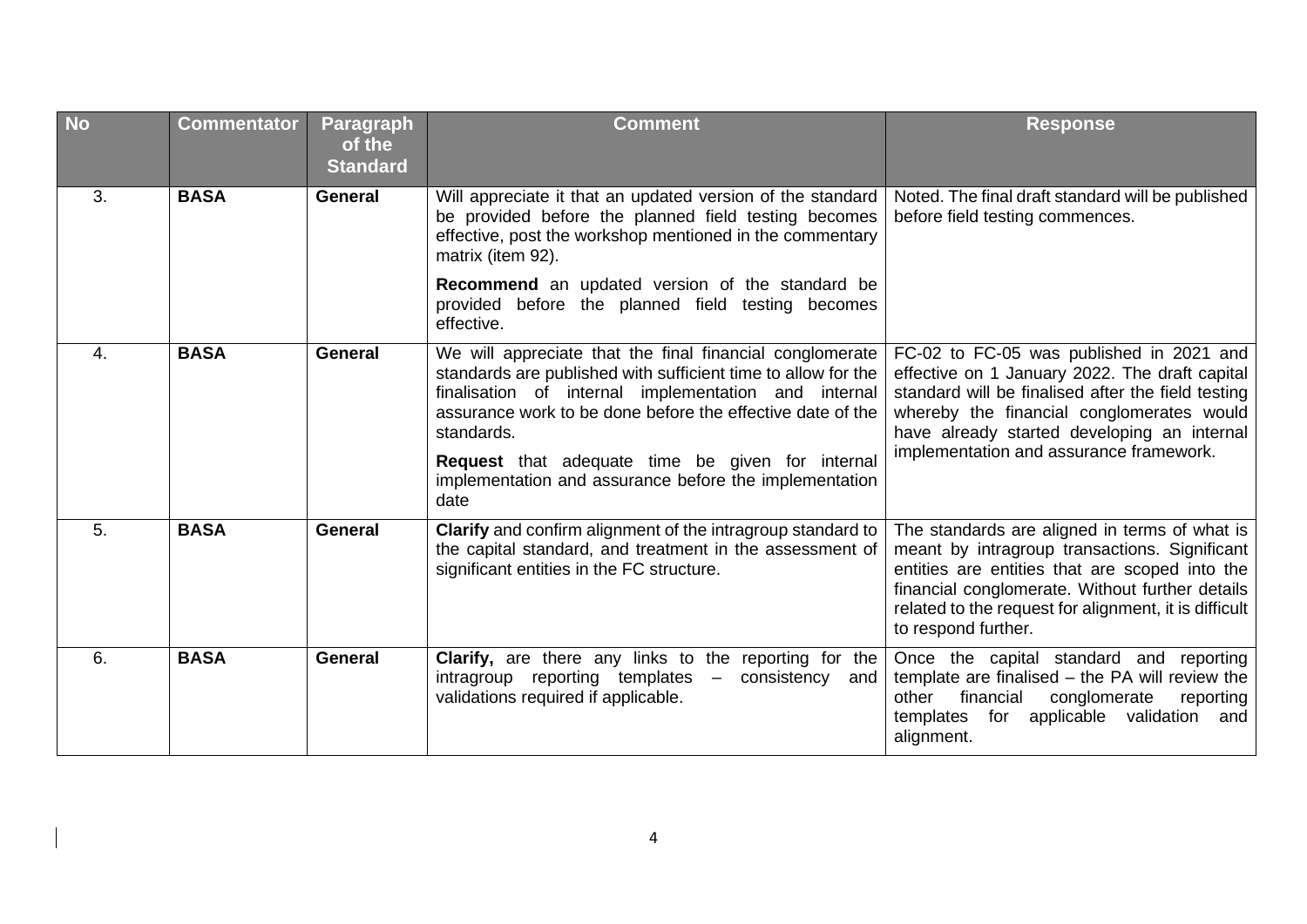| <b>No</b> | <b>Commentator</b>                                 | <b>Paragraph</b><br>of the<br><b>Standard</b> | <b>Comment</b>                                                                                                                                                                                                                                                                                | <b>Response</b>                                                                                                                                                                                                                                       |
|-----------|----------------------------------------------------|-----------------------------------------------|-----------------------------------------------------------------------------------------------------------------------------------------------------------------------------------------------------------------------------------------------------------------------------------------------|-------------------------------------------------------------------------------------------------------------------------------------------------------------------------------------------------------------------------------------------------------|
| 7.        | <b>Bank of China</b>                               | <b>General</b>                                | No comment as the draft prudential standard has no impact<br>on bank                                                                                                                                                                                                                          | Noted.                                                                                                                                                                                                                                                |
| 8.        | <b>Standard</b><br><b>Chartered</b><br><b>Bank</b> | <b>General</b>                                | No comments from Standard Chartered Bank as the bank<br>is not a financial conglomerate.                                                                                                                                                                                                      | Noted                                                                                                                                                                                                                                                 |
| 9.        | <b>SAIA</b>                                        | <b>General</b>                                | No comment                                                                                                                                                                                                                                                                                    | Noted.                                                                                                                                                                                                                                                |
| 10.       | <b>Nedbank</b>                                     | <b>General</b>                                | We wish to confirm that Nedbank does not have any<br>additional comments on the draft Financial Conglomerate<br>Prudential Standard on Capital Requirements.                                                                                                                                  | Noted.                                                                                                                                                                                                                                                |
| 11.       | <b>Habib</b><br><b>Overseas</b><br><b>Bank</b>     | <b>General</b>                                | Habib do not have any comments on the draft Prudential<br>Standard.                                                                                                                                                                                                                           | Noted.                                                                                                                                                                                                                                                |
|           | <b>COMMENTS ON THE REPORTING TEMPLATE</b>          |                                               |                                                                                                                                                                                                                                                                                               |                                                                                                                                                                                                                                                       |
| 12.       | <b>BASA</b>                                        |                                               | FCO1.1<br>Update Cell D19 as formula should read = D15-D16                                                                                                                                                                                                                                    | Noted. The<br>formula has been<br>amended<br>accordingly.                                                                                                                                                                                             |
| 13.       | <b>BASA</b>                                        |                                               | FC01.1<br>Where does regulatory deductions (goodwill) get reported<br>at the FC level for entities outside of the solo/controlling<br>company? Goodwill arises on consolidation, but the<br>reporting seems to be at a standalone entity level (e.g.,<br>controlling or solo entity). Clarify | Initial reporting is in FC01.3.1 and the<br>deduction is reported in FC01.3.3.<br>Row 18 will be completed once a capital add-<br>on is applicable. This will be communicated<br>with the relevant Financial Conglomerate on a<br>case-by-case basis. |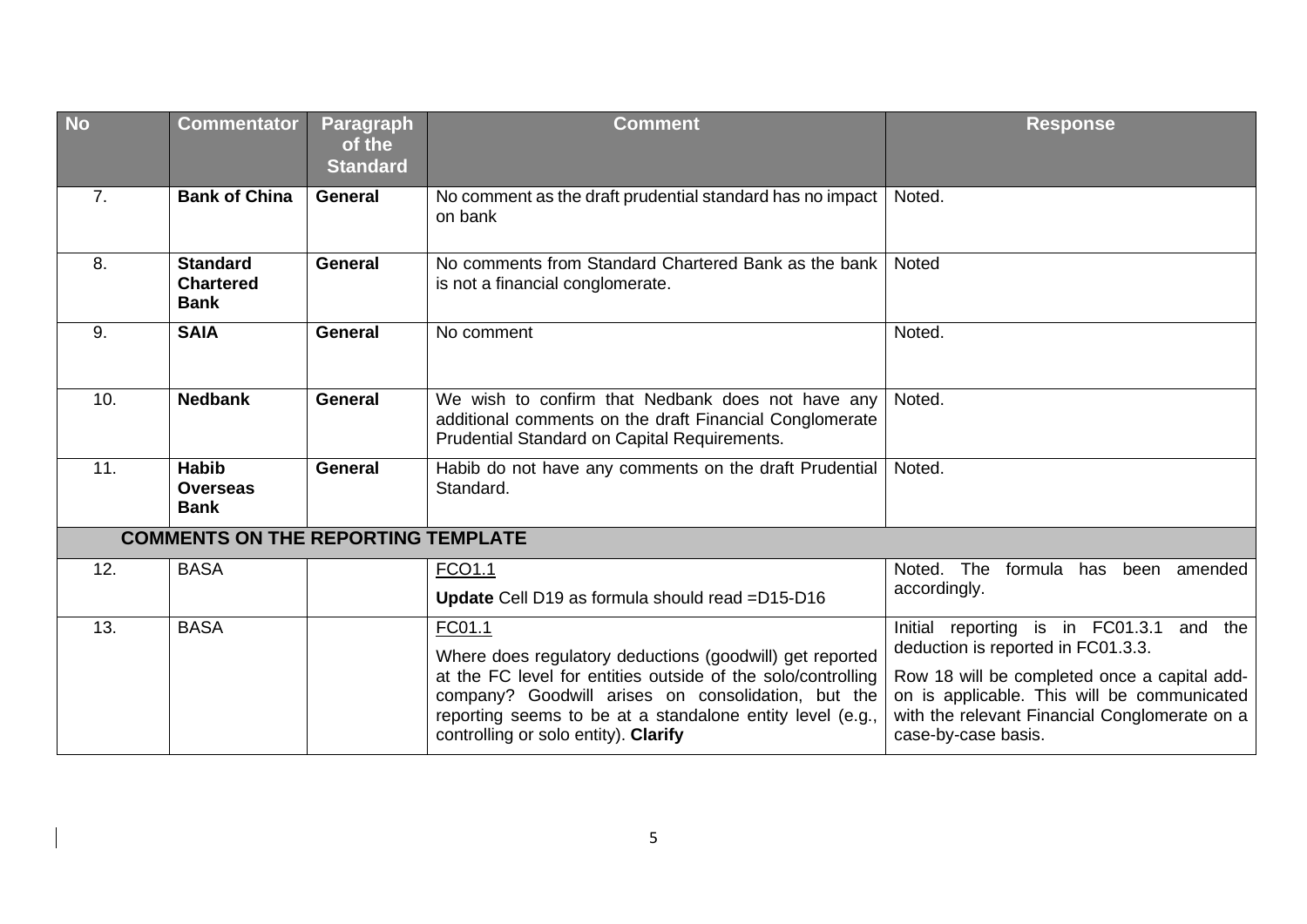| <b>No</b> | <b>Commentator</b> | <b>Paragraph</b><br>of the<br><b>Standard</b> | <b>Comment</b>                                                                                                                                                                                                                                                                                                                                                                                                                                                                                                                                                                                                                                                                                                                                                                                      | <b>Response</b>                                                                                                                                                                                                                                                                                                                                                                                                                                                                                                                                                                                                                                                                                              |
|-----------|--------------------|-----------------------------------------------|-----------------------------------------------------------------------------------------------------------------------------------------------------------------------------------------------------------------------------------------------------------------------------------------------------------------------------------------------------------------------------------------------------------------------------------------------------------------------------------------------------------------------------------------------------------------------------------------------------------------------------------------------------------------------------------------------------------------------------------------------------------------------------------------------------|--------------------------------------------------------------------------------------------------------------------------------------------------------------------------------------------------------------------------------------------------------------------------------------------------------------------------------------------------------------------------------------------------------------------------------------------------------------------------------------------------------------------------------------------------------------------------------------------------------------------------------------------------------------------------------------------------------------|
|           |                    |                                               | Row 18 requires an amount to be populated as the capital<br>add-on, this is not info that will be available at the time of<br>the impact assessment. Clarify<br>Also when implemented, how frequently will this add-on be<br>assessed by the Prudential Authority, given that this<br>requirement is a 6 monthly reporting requirement. Clarify<br>Assuming that the capital add-on will be informed by the<br>ICAAP for the FC. Will this follow after the completion of the<br>banking group ICAAP and insurance entities ORSA. How<br>will the timing of the ICAAP submission be coordinated?<br><b>Clarify</b><br>Column G - what is the relevance of the net assets column,<br>is this meant to align to the eligible capital, suggesting a<br>Tier 1 equivalent for eligible capital? Clarify | The PA will reassess the applicable capital add-<br>on depending on the risk profile of the financial<br>conglomerate.<br>The holding company of the financial<br>conglomerate must, at least on an annual basis<br>or when there is a significant change in the risk<br>profile of the financial conglomerate, conduct<br>an appropriate risk and capital assessment to<br>enhance the link between the financial<br>risk<br>profile,<br>its<br>conglomerate's<br>risk<br>management, and its capital. This assessment<br>is called the FC-CARA. Please refer to FC04 -<br>Governance and Risk Management.<br>Column G reflects total assets less total<br>liabilities. It is a calculated field and is for |
| 14.       | <b>BASA</b>        |                                               | FC01.2.1<br>Is there a definition for Layer 1,2,3,4,5? Clarify<br>If this template is only for FC entity names, why is the<br>requirement for it to be completed in $R000 -$ are there<br>specific values to be included? Clarify                                                                                                                                                                                                                                                                                                                                                                                                                                                                                                                                                                   | information purposes. It is not aligned to the<br>eligible capital.<br>There is no definition of the layers $-$ it is the<br>organogram of the financial conglomerate. It<br>must be customised according to the structure<br>of the financial conglomerate. The layers are<br>not limited to 5 layers.<br>For example: Layer 1 will be the holding<br>company; layer 2 can either be an intermediate<br>holding company or a member; and layer 3 can<br>be a subsidiary or associate member of the                                                                                                                                                                                                          |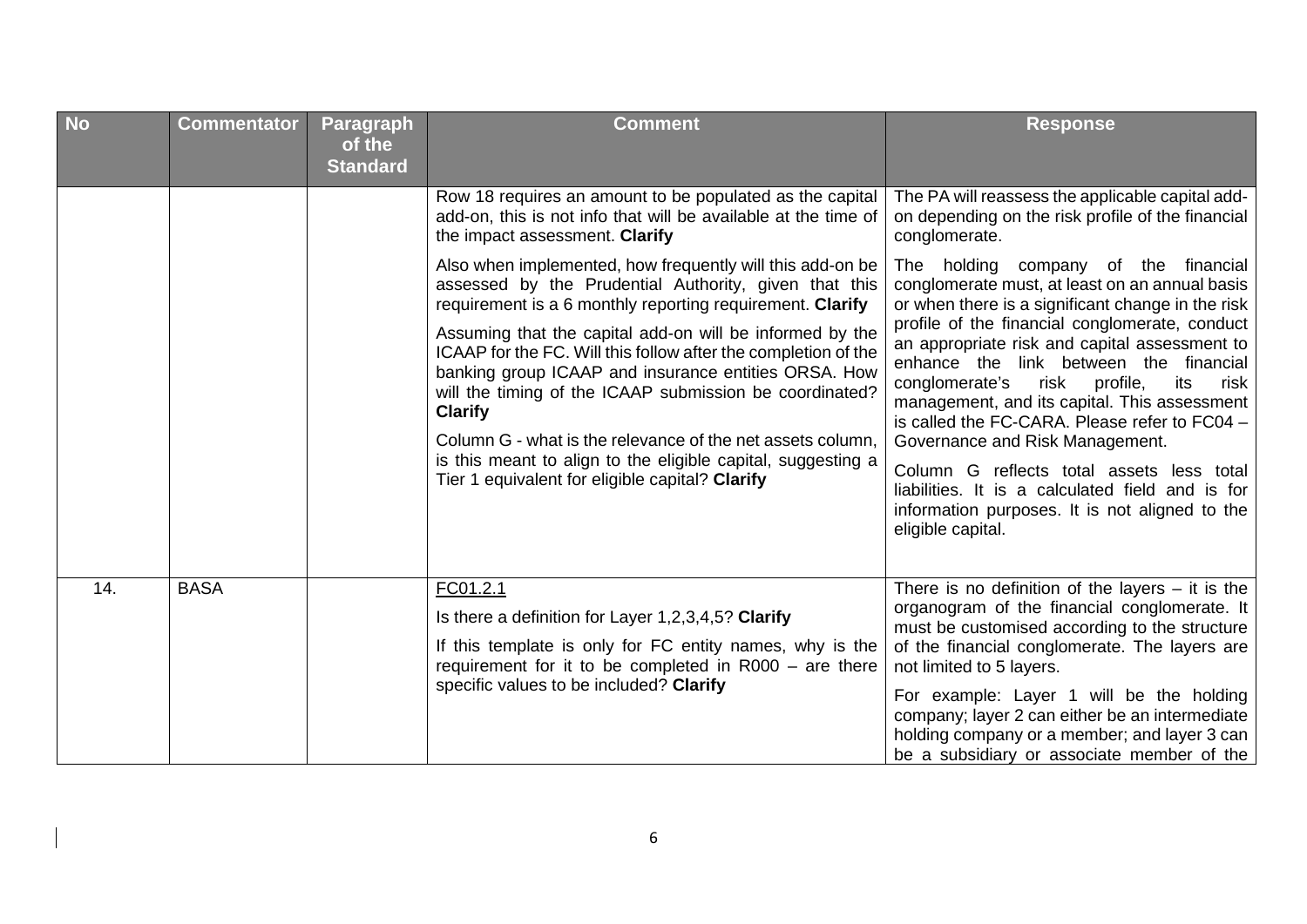| <b>No</b> | <b>Commentator</b> | <b>Paragraph</b><br>of the<br><b>Standard</b> | <b>Comment</b>                                                                                                                                                                | <b>Response</b>                                                                                                                                                                                                                               |
|-----------|--------------------|-----------------------------------------------|-------------------------------------------------------------------------------------------------------------------------------------------------------------------------------|-----------------------------------------------------------------------------------------------------------------------------------------------------------------------------------------------------------------------------------------------|
|           |                    |                                               |                                                                                                                                                                               | layer 2 member / intermediate holding company<br>etc.                                                                                                                                                                                         |
|           |                    |                                               |                                                                                                                                                                               | Noted. This requirement is not applicable to<br>sheets that require qualitative data. This legend<br>is common across all sheets.                                                                                                             |
| 15.       | <b>BASA</b>        |                                               | FC01.2.2                                                                                                                                                                      | Securities firms according to the standard is                                                                                                                                                                                                 |
|           |                    |                                               | The type of entity in the drop-down menu does not include<br>option of securities firm, which are also regulated? Clarify                                                     | treated as an unregulated entity for the<br>purposes of capital calculation.                                                                                                                                                                  |
| 16.       | <b>BASA</b>        |                                               | FC01.3.1                                                                                                                                                                      | Template amended to cater for Joint Ventures                                                                                                                                                                                                  |
|           |                    |                                               | Should a column for investments in associates and joint<br>ventures in the FC group be included separately? Clarify                                                           | and Investments in Associates.                                                                                                                                                                                                                |
| 17.       | <b>BASA</b>        |                                               | FC01.3.2<br>Will debt instruments (column L) also include Tier 2 capital<br>instruments that qualify as capital? Clarify                                                      | Yes, debt instruments will be included here (as<br>they are on the liabilities side of the balance<br>sheet for any company). Qualifying debt<br>instruments will also be included on FC01.3.3<br>under column K (sub-ordinated liabilities). |
|           |                    |                                               | Column $H -$ is there a definition for other regulated<br>liabilities? Clarify                                                                                                | This column has been removed.                                                                                                                                                                                                                 |
| 18.       | <b>BASA</b>        |                                               | FC01.3.3                                                                                                                                                                      | Yes, it is for the reporting period.                                                                                                                                                                                                          |
|           |                    |                                               | What should be populated in column H 'Capital movements<br>during the period? Will this be for the 6-month period?<br><b>Clarify</b>                                          | Yes, subsequent adjustment will be done in<br>column R.                                                                                                                                                                                       |
|           |                    |                                               | By including retained earnings, is this the IFRS reported<br>retained earnings, therefore ignoring appropriation of<br>profits concept under the banking regulations? Clarify | Column J.                                                                                                                                                                                                                                     |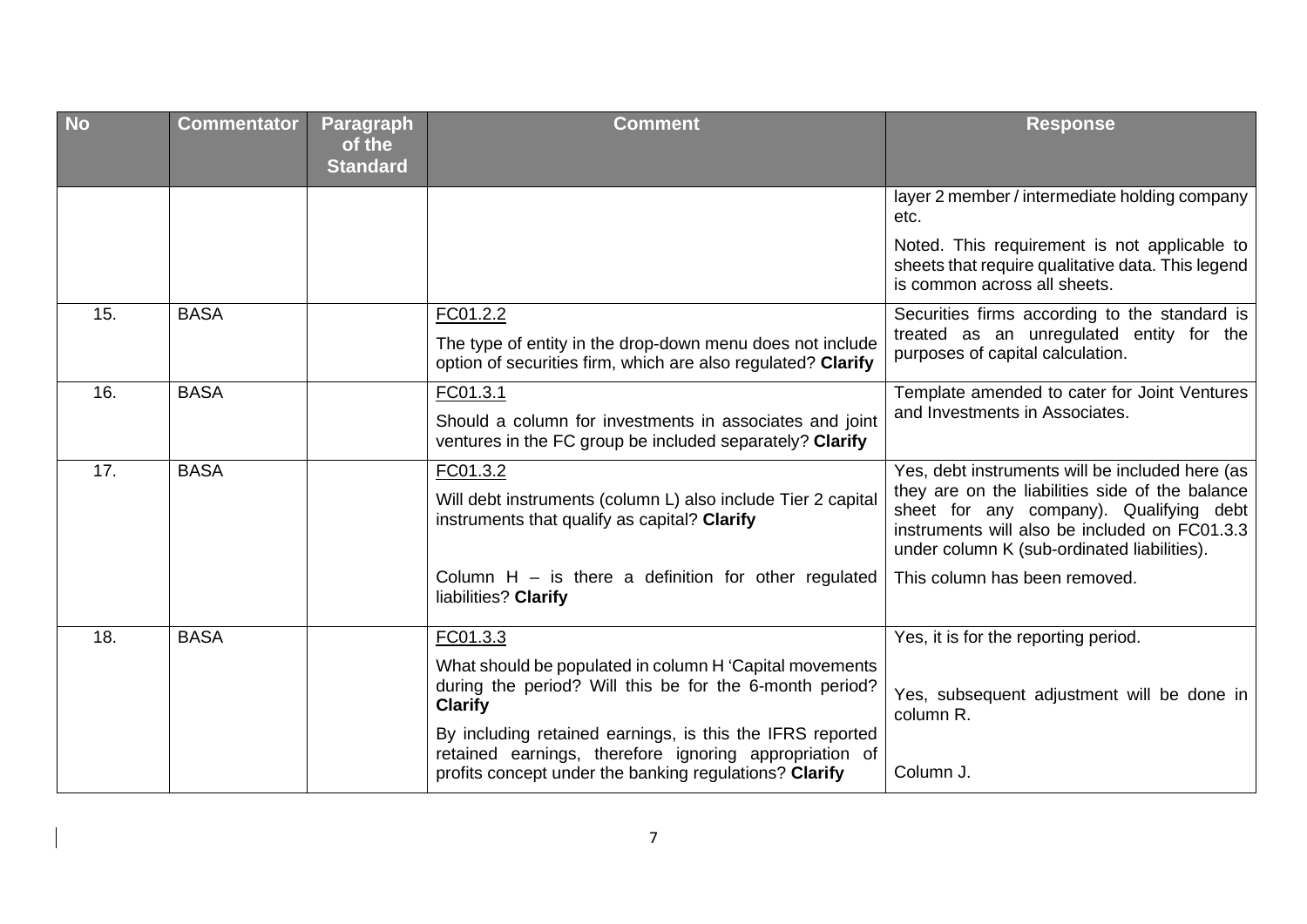| <b>No</b> | <b>Commentator</b> | <b>Paragraph</b><br>of the<br><b>Standard</b> | <b>Comment</b>                                                                                                                                                                                                                                                                                                          | <b>Response</b>                                                                                                                                                                                                                                                                                                                                                                                                                                                                                                                                                                          |
|-----------|--------------------|-----------------------------------------------|-------------------------------------------------------------------------------------------------------------------------------------------------------------------------------------------------------------------------------------------------------------------------------------------------------------------------|------------------------------------------------------------------------------------------------------------------------------------------------------------------------------------------------------------------------------------------------------------------------------------------------------------------------------------------------------------------------------------------------------------------------------------------------------------------------------------------------------------------------------------------------------------------------------------------|
|           |                    |                                               | Where is equity accounted AT1 instrument reported?<br><b>Clarify</b><br>Column K – does this include AT1 and Tier 2, from banking<br>perspective? Clarify<br>Column $O -$ what valuations should be included in this<br>column? Clarify<br>Column S - what would qualify for reporting under 'other'.<br><b>Clarify</b> | Column K is limited to Tier 2 instruments only.<br>Column O - Anything that is valued differently<br>as per any applicable financial sector regulatory<br>frameworks e.g., Prudential Value Adjustments<br>Column $S$ – anything that does not fit into the<br>preceding 4 columns.                                                                                                                                                                                                                                                                                                      |
| 19.       | <b>BASA</b>        |                                               | FC Information - row 24<br>The other sheets are not updating to the specified number<br>of rows and columns<br><b>Update the links</b>                                                                                                                                                                                  | customize<br>Noted.<br>The<br>button must<br>be<br>activated. The updated template now has the<br>correct macro.                                                                                                                                                                                                                                                                                                                                                                                                                                                                         |
| 20.       | <b>BASA</b>        |                                               | There is no Isle of Man in the country list.                                                                                                                                                                                                                                                                            | Noted. The Isle of Man has been added.                                                                                                                                                                                                                                                                                                                                                                                                                                                                                                                                                   |
| 21.       |                    |                                               | W.R.T the insurance group that is owned by the<br>Conglomerate $-?$<br>Recommend it be disclosed a single line on this return                                                                                                                                                                                           | On FC 1.2.1 – we want to see all the entities<br>within a conglomerate – the whole organogram.<br>On FC $1.2.2$ – the filer/user should indicate<br>which entities are part of the insurance group in<br>column L. The return will automatically collapse<br>those entities and only show the entry for the<br>insurance group on subsequent sheets. For<br>clarity, in column L, the controlling company<br>must be indicated with a 'N' as it is not part of a<br>sub-group but rather a sub-group itself. All<br>other entities within the sub-group must be<br>indicated with a 'Y'. |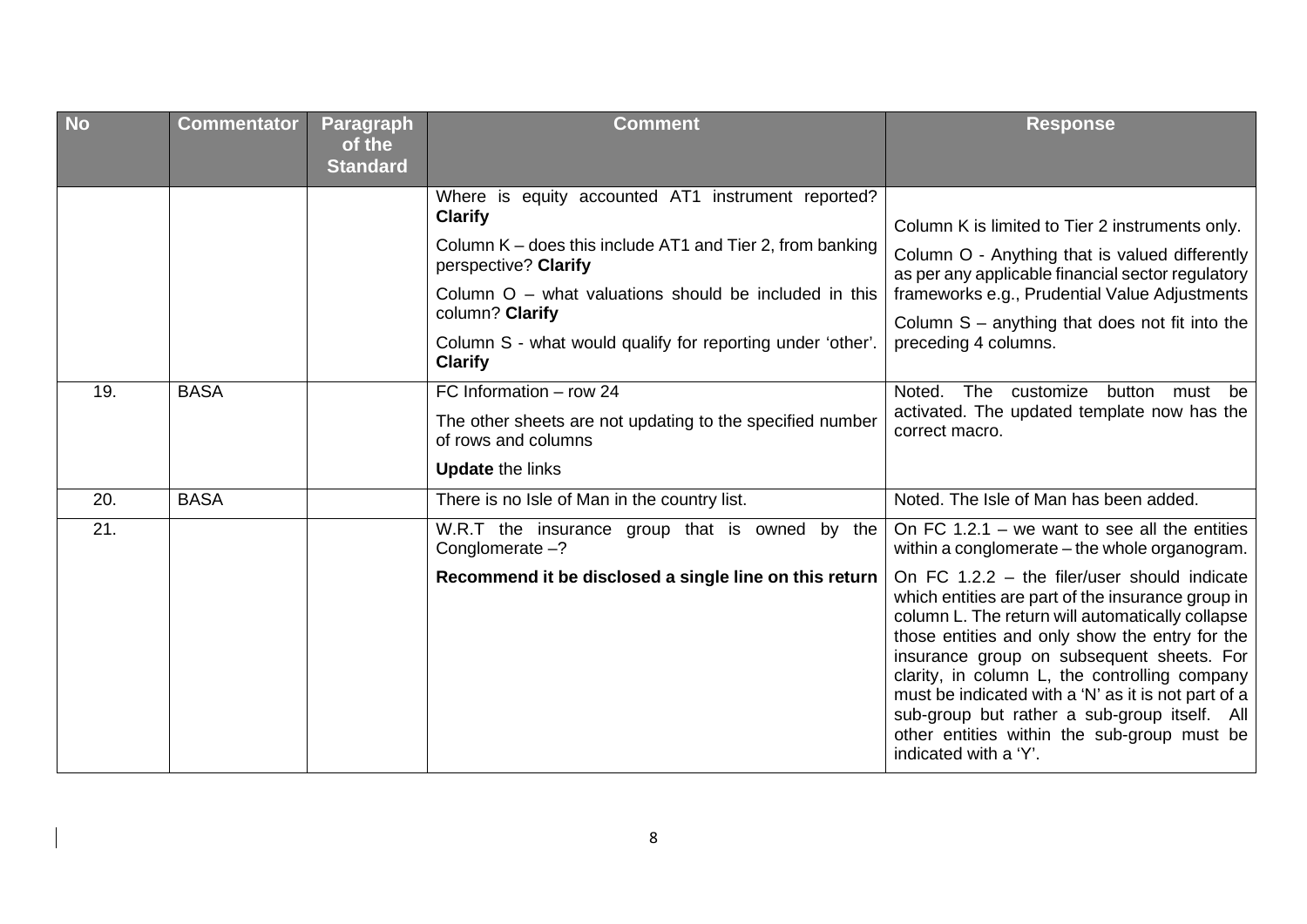| <b>No</b> | <b>Commentator</b> | Paragraph<br>of the<br><b>Standard</b> | <b>Comment</b>                                                                                                                                                                                                                   | <b>Response</b>                                                                                                                                                                                                                                                                                                                                                                                                                                                                                                                                                                                                                                                                                                                                                                |
|-----------|--------------------|----------------------------------------|----------------------------------------------------------------------------------------------------------------------------------------------------------------------------------------------------------------------------------|--------------------------------------------------------------------------------------------------------------------------------------------------------------------------------------------------------------------------------------------------------------------------------------------------------------------------------------------------------------------------------------------------------------------------------------------------------------------------------------------------------------------------------------------------------------------------------------------------------------------------------------------------------------------------------------------------------------------------------------------------------------------------------|
| 22.       | <b>BASA</b>        |                                        | References are made to goodwill. However, as goodwill<br>arises on consolidation, and we are effectively<br>deconsolidating, there will be no goodwill, only the actual<br>NAV of the various subsidiaries in the Group. Clarify | No block will be deconsolidated therefore<br>goodwill will apply.                                                                                                                                                                                                                                                                                                                                                                                                                                                                                                                                                                                                                                                                                                              |
| 23.       | <b>BASA</b>        |                                        | Standard Bank Group and Liberty Holdings do not appear<br>in the metadata. Update                                                                                                                                                | Noted. The lists have been updated.                                                                                                                                                                                                                                                                                                                                                                                                                                                                                                                                                                                                                                                                                                                                            |
| 24.       | <b>BASA</b>        |                                        | There are no rules supporting Leverage Ratio as this<br>seems to be pointing to a separate calculation                                                                                                                           | On FC01.2.2, Column T deals with the leverage<br>ratio. A formula has been added to log file.                                                                                                                                                                                                                                                                                                                                                                                                                                                                                                                                                                                                                                                                                  |
|           |                    |                                        | Recommend that a simple leverage ratio be incorporated<br>in the template.                                                                                                                                                       |                                                                                                                                                                                                                                                                                                                                                                                                                                                                                                                                                                                                                                                                                                                                                                                |
| 25.       | <b>BASA</b>        |                                        | What is the purpose of columns L and M on template FCO<br>1.2.2? Selecting "no" seems to exclude these entities from<br>the summary section. Clarify                                                                             | Column M indicates which of the entities of the<br>financial conglomerate form part of the<br>calculation of capital of the financial<br>conglomerate. Thus, it will only be "N" in the<br>case where a scoped in entity is excluded as<br>per paragraph 4.2 of the financial conglomerate<br>capital standard. Column L aims to create the<br>blocks that will be used for the capital<br>calculation of the financial conglomerate. As an<br>example, all entities that form part of an<br>insurance group will be selected as "Y" while<br>the controlling company of the insurance group<br>will be selected as "N". This means that only the<br>controlling<br>company<br>(representing<br>the<br>insurance group block) will be displayed further<br>on in the template. |
| 26.       | <b>BASA</b>        |                                        | The PA provided some feedback on what a Block<br>constitutes. By way of a scenario, clarify the following.                                                                                                                       | This depends on whether the Sub-Holdco is<br>scoped in as part of group supervision. If it is<br>then Bank Z and Bank Q fall under the banking                                                                                                                                                                                                                                                                                                                                                                                                                                                                                                                                                                                                                                 |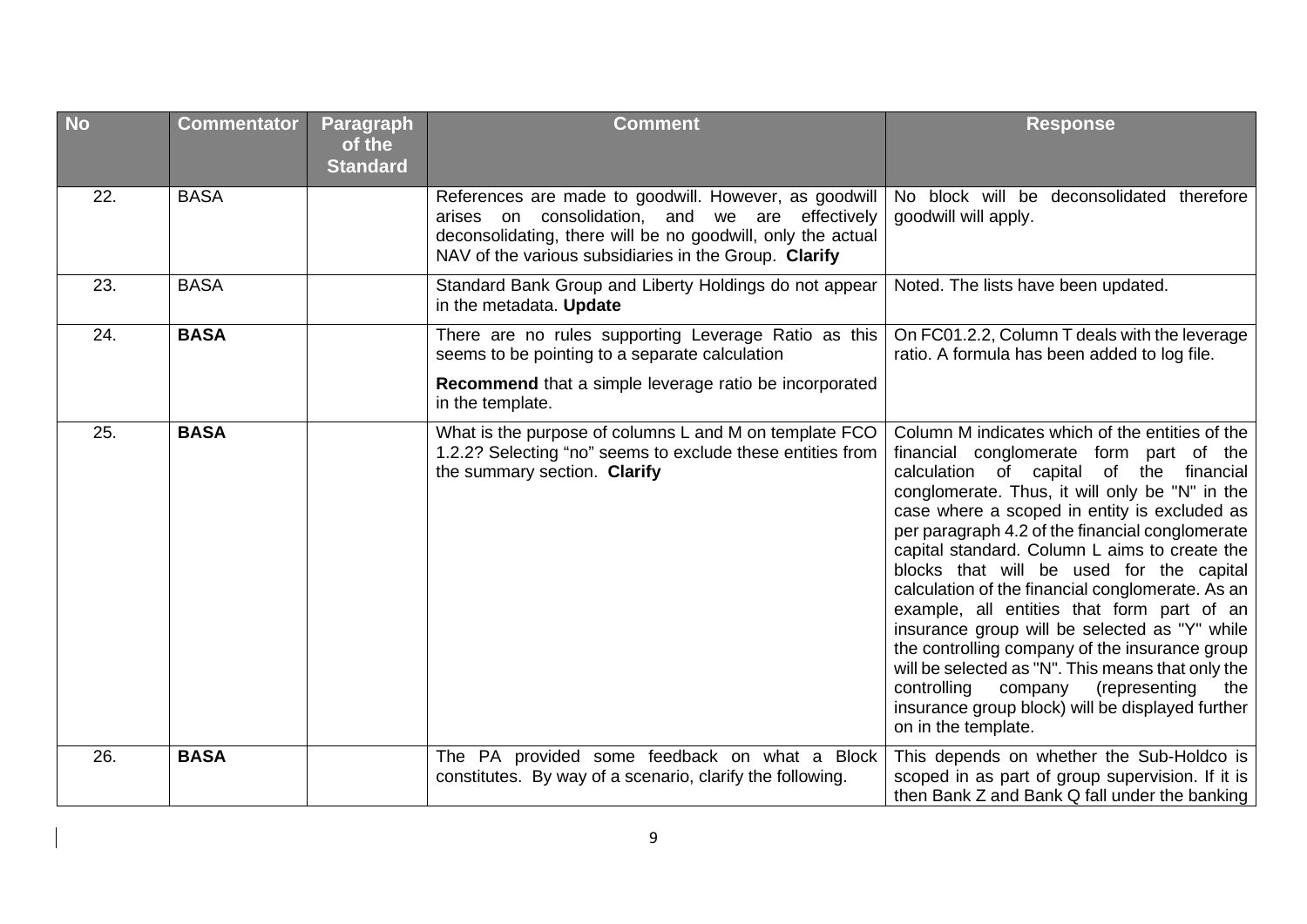| <b>No</b> | <b>Commentator</b> | Paragraph<br>of the<br><b>Standard</b> | <b>Comment</b>                                                                                                                                                                                                                   | <b>Response</b>                                                                                                                                                                                                                                                                                                                                                                                     |
|-----------|--------------------|----------------------------------------|----------------------------------------------------------------------------------------------------------------------------------------------------------------------------------------------------------------------------------|-----------------------------------------------------------------------------------------------------------------------------------------------------------------------------------------------------------------------------------------------------------------------------------------------------------------------------------------------------------------------------------------------------|
|           |                    |                                        | 1. The FC Holdco owns a Sub Holdco                                                                                                                                                                                               | group which is a block. If not, then the Sub-                                                                                                                                                                                                                                                                                                                                                       |
|           |                    |                                        | 2. The Sub Holdco owns 2 banks in jurisdictions outside of<br>SA. Bank Z and Bank Q.                                                                                                                                             | HoldCo, Banks Z and Q are blocks separately.                                                                                                                                                                                                                                                                                                                                                        |
|           |                    |                                        | 3. The Sub Holdco is defined as a member of the<br>conglomerate.                                                                                                                                                                 |                                                                                                                                                                                                                                                                                                                                                                                                     |
|           |                    |                                        | In this scenario, the Sub Holdco has been, by way of a letter<br>from the PA, confirmed as a member of the conglomerate.<br>Does the Sub Holdco constitute a Block, or does Bank Z<br>and Bank Q constitute a Block?             |                                                                                                                                                                                                                                                                                                                                                                                                     |
|           |                    |                                        | <b>Clarify</b>                                                                                                                                                                                                                   |                                                                                                                                                                                                                                                                                                                                                                                                     |
| 27.       | <b>BASA</b>        |                                        | Definition of "Blocks". IS a block perhaps all solo banks in<br>the foreign solo banks in the Group - thus the summary per<br>FCO1.1?                                                                                            | summary on FC01.1<br>provides an<br>The<br>aggregated view of the results per type of block.<br>Thus, it aggregates all the different blocks on                                                                                                                                                                                                                                                     |
|           |                    |                                        | <b>Clarify</b>                                                                                                                                                                                                                   | sheet FC01.3 into the types of blocks on sheet<br>FC01.1. All solo banks which do not form part<br>of a designated banking group (i.e., level 2<br>supervision) will each be a block for the<br>purpose of the calculation. Banks that form part<br>of a designated banking group will be included<br>in the banking group block and thus not be<br>treated separately for the capital calculation. |
| 28.       | <b>SAIA</b>        |                                        | No comment                                                                                                                                                                                                                       | Noted.                                                                                                                                                                                                                                                                                                                                                                                              |
|           |                    |                                        | <b>COMMENTS ON THE STANDARD</b>                                                                                                                                                                                                  |                                                                                                                                                                                                                                                                                                                                                                                                     |
| 29.       | <b>BASA</b>        | 4.1                                    | The definition and methodology for identifying a block are<br>not clear from the standard. It has suggested the below as<br>proposals to assist in providing clarity based on the<br>feedback provided in the last consultation. | The PA prefers not to include examples in<br>definitions as it may be used to narrow the<br>scope of the definition.                                                                                                                                                                                                                                                                                |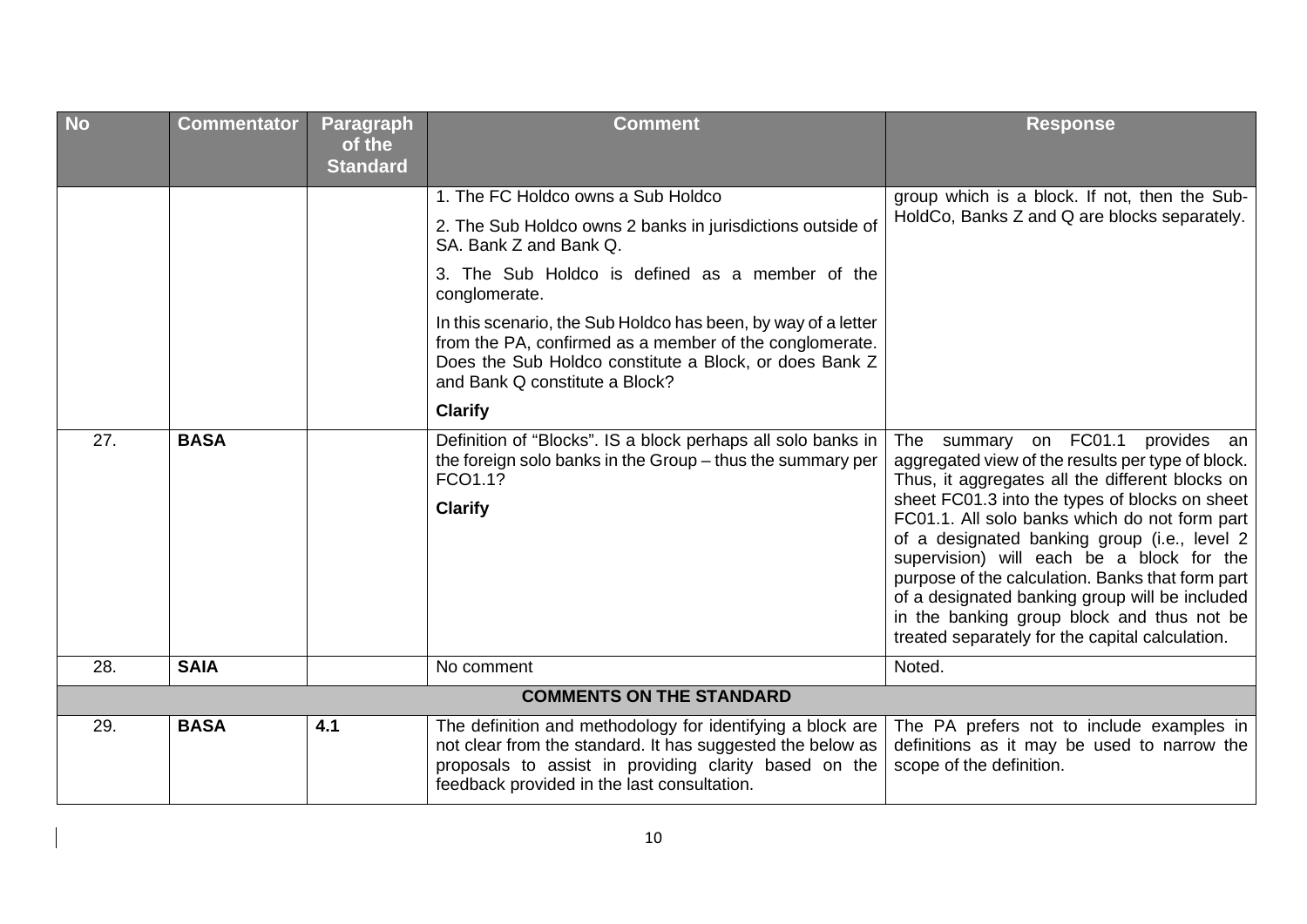| <b>No</b> | <b>Commentator</b> | <b>Paragraph</b><br>of the<br><b>Standard</b> | <b>Comment</b>                                                                                                                                                                                                                                                                                                                                                                                                                                                                                                                                                                               | <b>Response</b>                                                                                                                                                                                |
|-----------|--------------------|-----------------------------------------------|----------------------------------------------------------------------------------------------------------------------------------------------------------------------------------------------------------------------------------------------------------------------------------------------------------------------------------------------------------------------------------------------------------------------------------------------------------------------------------------------------------------------------------------------------------------------------------------------|------------------------------------------------------------------------------------------------------------------------------------------------------------------------------------------------|
|           |                    |                                               | Recommend replacing the definition with the feedback in<br>the commentary matrix:<br>"block" means a solo entity (i.e., where this entity is not part<br>of level 2 supervision), a controlling company (i.e., either<br>the insurance group or banking group in the case of level 2<br>supervision), an unregulated entity not part of another block<br>or the residual assets and liabilities of the holding company<br>of the financial conglomerate. Thus, an intermediate<br>holding company as referenced here would be the<br>controlling company in level 2 supervision and a block. | The PA is of the view that the definition of a<br>block is clear.                                                                                                                              |
| 30.       | <b>BASA</b>        | 4.1                                           | Definitions for the terms "similar regulator" and "equivalent<br>jurisdiction" are not defined in the context of a financial<br>conglomerate.<br><b>Recommend</b> including definitions for the terms "similar<br>regulator" and "equivalent jurisdiction" defined in the<br>context of a financial conglomerate                                                                                                                                                                                                                                                                             | The PA will test the concepts during the field<br>testing and will communicate further details if<br>necessary.                                                                                |
| 31.       | <b>BASA</b>        | 4.1                                           | The standard is silent on "securities services" as a<br>standalone type of institution which may be included as per<br>the published financial conglomerate designation criteria<br>under section 4 "any combination of banking, insurance<br>and securities services".                                                                                                                                                                                                                                                                                                                      | 'Securities services entities' are also captured<br>by the standard. According to this Standard<br>read with the reporting return securities<br>services entities are regarded as unregulated. |
|           |                    |                                               | <b>Recommend</b> that a definition be included e.g., cross-<br>reference to the designation criteria and then stipulate that<br>for the standard that where a security service is not<br>included within a bank or insurance group it is treated the<br>same way as an unregulated entity for the standard.                                                                                                                                                                                                                                                                                  |                                                                                                                                                                                                |
|           |                    |                                               | Clarify if prudential supervision (or solo supervision) only<br>refers to supervision by the PA. It is also not clear what                                                                                                                                                                                                                                                                                                                                                                                                                                                                   |                                                                                                                                                                                                |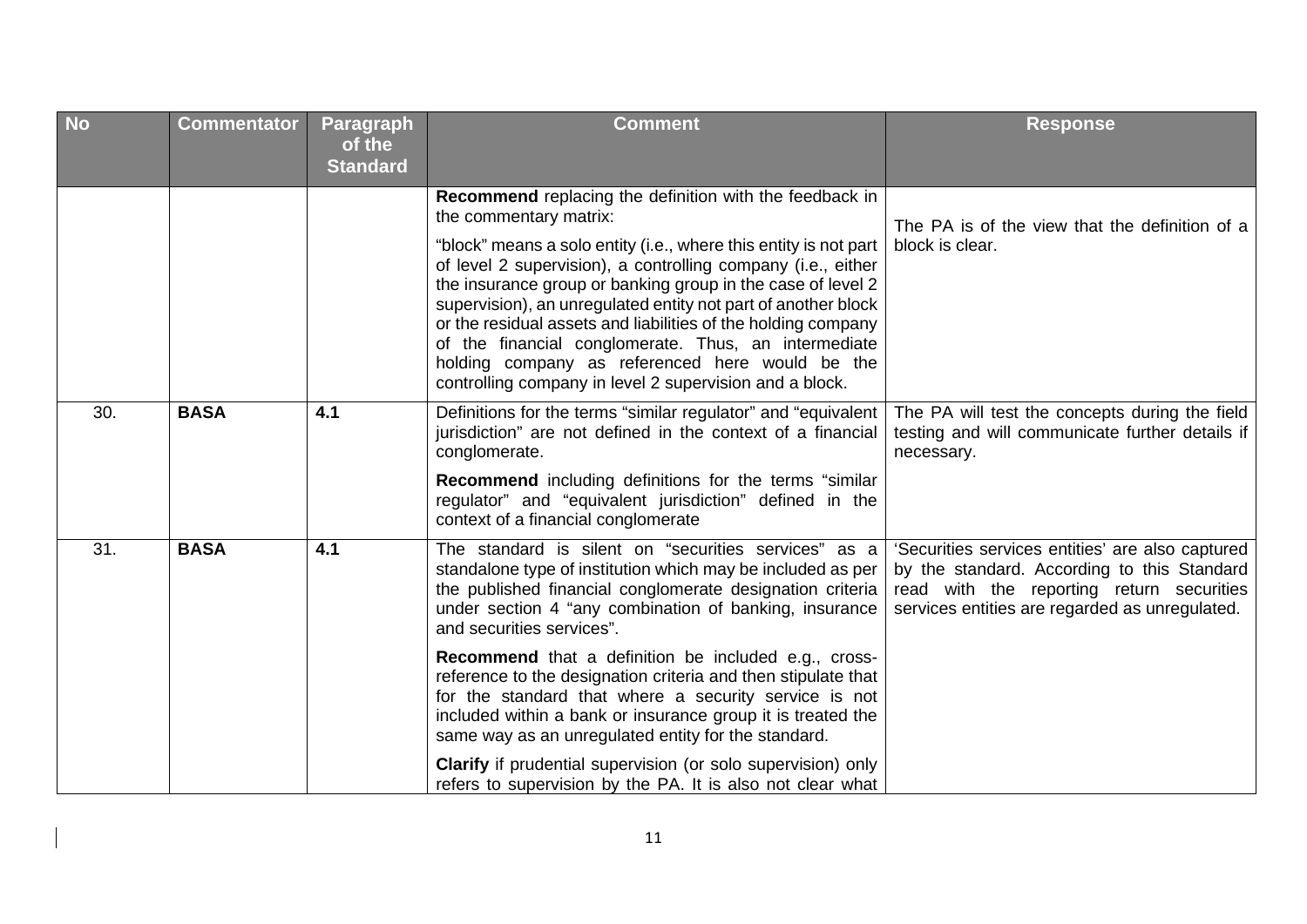| <b>No</b> | <b>Commentator</b> | <b>Paragraph</b><br>of the<br><b>Standard</b> | <b>Comment</b>                                                                                                                                                                                                                                                                                                                                                                                                              | <b>Response</b>                                                                                                                                                                                                                                                                                                                                                                                   |
|-----------|--------------------|-----------------------------------------------|-----------------------------------------------------------------------------------------------------------------------------------------------------------------------------------------------------------------------------------------------------------------------------------------------------------------------------------------------------------------------------------------------------------------------------|---------------------------------------------------------------------------------------------------------------------------------------------------------------------------------------------------------------------------------------------------------------------------------------------------------------------------------------------------------------------------------------------------|
|           |                    |                                               | group supervision means, it is assumed that it refers to any<br>entity which is part of either a banking or insurance group<br>(that is included in the group of companies supervised<br>under a controlling company).                                                                                                                                                                                                      | The standard has been amended to define<br>group supervision and solo supervision.                                                                                                                                                                                                                                                                                                                |
|           |                    |                                               | <b>Recommend</b> listing terms that are defined in other pieces<br>of legislation and indicate where these definitions reside.<br>(Example of this approach is insurance standard FSG1<br>Attachment 1 approach.) A list of terms defined in the<br>Financial Sector Regulation Act e.g., "eligible financial<br>institution" could be included. This is very helpful for users.                                            |                                                                                                                                                                                                                                                                                                                                                                                                   |
| 32.       | <b>BASA</b>        | 4.1                                           | Definition of a controlling company<br>Does the definition of controlling company also cover<br>entities in other sectors, e.g., securities firms? Clarify                                                                                                                                                                                                                                                                  | The definition of a controlling company also<br>covers entities in other sectors, if it is licensed<br>by the Prudential Authority or by a similar<br>regulator in an equivalent jurisdiction.                                                                                                                                                                                                    |
| 33.       | <b>BASA</b>        | 4.1                                           | Definition of eligible capital<br>Reference is made to capital resources<br><b>Clarify</b> the tiers of capital to be included from both a<br>banking (CET1, Tier 1 or total available capital) and<br>insurance perspective (Tier 1 and Tier 2,).<br>6.4.2 refers to eligible capital using NAV, suggesting a Tier<br>1 equivalent requirement.<br>Recommended that a consistent approach be adopted<br>across all blocks. | The principle applied uses regulatory numbers<br>from existing regulations without the need to<br>recalculate eligible capital for the purposes of<br>the financial conglomerate.<br>NAV is applicable to unregulated entities as<br>such entities are, by definition, not part of group<br>or solo supervision or has any prudential<br>regulations to calculate regulatory eligible<br>capital. |
|           |                    |                                               |                                                                                                                                                                                                                                                                                                                                                                                                                             | There is no tiering at the financial conglomerate<br>holding company level. Tiering is dealt with in<br>the various blocks. All eligible capital at the<br>block level can count towards the financial                                                                                                                                                                                            |

 $\begin{array}{c} \hline \end{array}$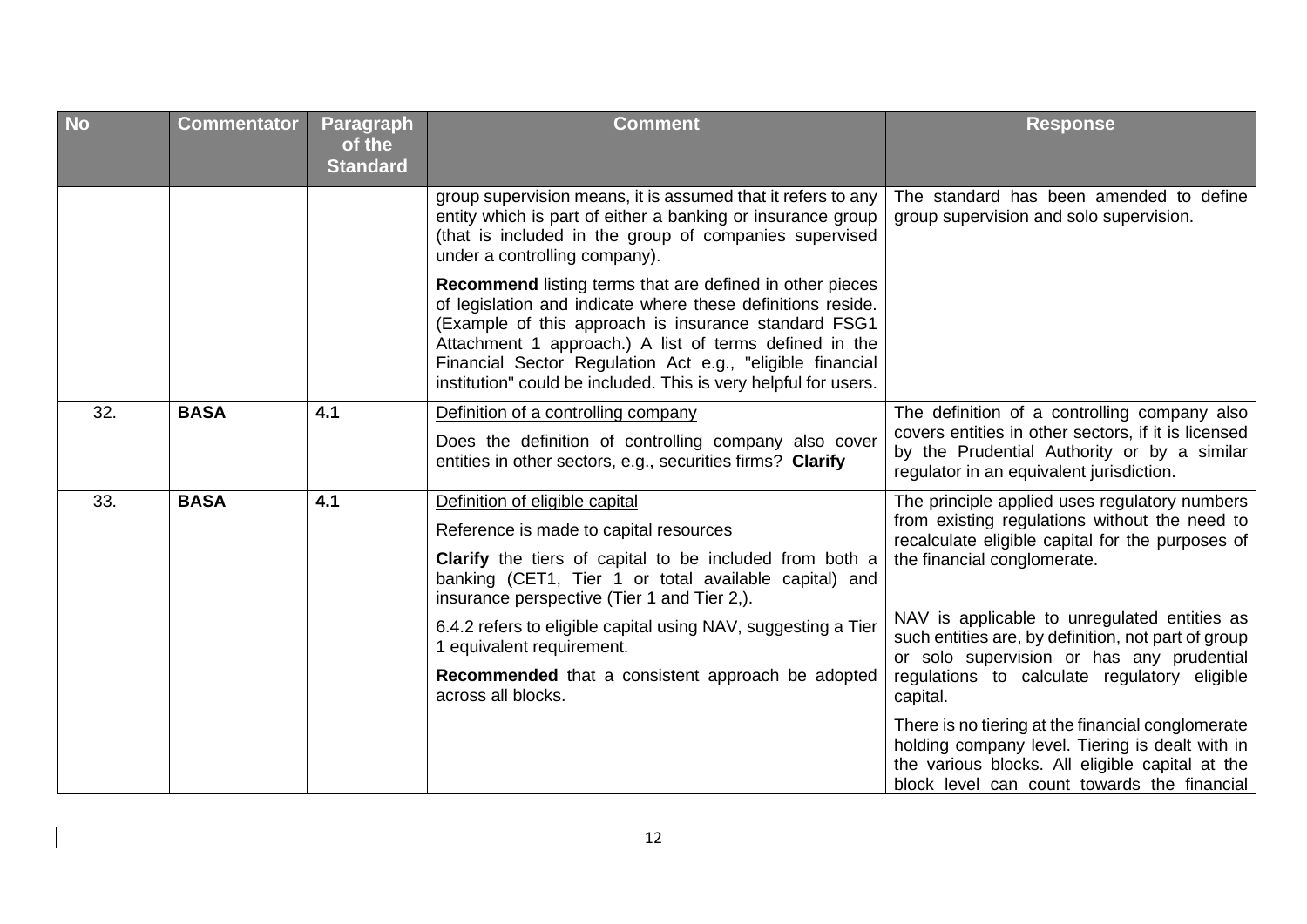| <b>No</b> | <b>Commentator</b> | <b>Paragraph</b><br>of the<br><b>Standard</b> | <b>Comment</b>                                                                                                                                                                                                                                                                                                                                                                                                                                                                                                                                                                                                                                                                                                                                                                                                                                                                                                                                      | <b>Response</b>                                                                                                                                                                                                                                                                                                                                                                                                                                                                                                                                                                                                                                                                                                                                                                                                                                                                                                                                                                                                 |
|-----------|--------------------|-----------------------------------------------|-----------------------------------------------------------------------------------------------------------------------------------------------------------------------------------------------------------------------------------------------------------------------------------------------------------------------------------------------------------------------------------------------------------------------------------------------------------------------------------------------------------------------------------------------------------------------------------------------------------------------------------------------------------------------------------------------------------------------------------------------------------------------------------------------------------------------------------------------------------------------------------------------------------------------------------------------------|-----------------------------------------------------------------------------------------------------------------------------------------------------------------------------------------------------------------------------------------------------------------------------------------------------------------------------------------------------------------------------------------------------------------------------------------------------------------------------------------------------------------------------------------------------------------------------------------------------------------------------------------------------------------------------------------------------------------------------------------------------------------------------------------------------------------------------------------------------------------------------------------------------------------------------------------------------------------------------------------------------------------|
|           |                    |                                               |                                                                                                                                                                                                                                                                                                                                                                                                                                                                                                                                                                                                                                                                                                                                                                                                                                                                                                                                                     | holding company's<br>conglomerate<br>eligible<br>capital.                                                                                                                                                                                                                                                                                                                                                                                                                                                                                                                                                                                                                                                                                                                                                                                                                                                                                                                                                       |
| 34.       | <b>BASA</b>        | 4.1                                           | Definition of required capital<br><b>Clarify</b> is there a level of calibration to calculate the<br>required capital, e.g., banking = RWA x minimum<br>percentage requirement?<br>It is unclear if the minimum requirement will reference a<br>Tier 1 or total capital requirement (from a banking<br>perspective). It is our understanding that, at a FC holding<br>company level, the Prudential Authority can decide if a FC<br>specific capital add-on will be required. If this is the case,<br>clarify will the requirement for each block also include a<br>'bank-specific add-on' in the relevant<br>minimum<br>requirement?<br>Recommend that the PA consider if there will be any<br>element of double count and how this will be accounted in<br>the definition of required capital.<br>It is unclear how the required capital for insurance entities<br>will be derived (level) and whether a 1.0x CAR will be used.<br><b>Clarify</b> | The PA cannot provide a level of calibration at<br>the financial conglomerate level as we build the<br>calculation using the regulatory calculations for<br>banks and insurers and then use the method<br>provided in the Standard for the entities that are<br>not captured in existing regulatory frameworks.<br>For regulated entities, the calibration is as per<br>the regulations of those entities and not<br>relevant for this Standard.<br>Capital add-ons from a financial conglomerate<br>perspective will only be affected at the holding<br>company level and may be a Rand amount or<br>a specified percentage. No capital add-on will<br>be applicable for a block of a regulated entity or<br>controlling company as any shortfalls in a block<br>will be addressed by the regulations and<br>supervision of that block.<br>The capital requirements for insurance entities<br>and insurance groups will be as per the relevant<br>insurance prudential standards (i.e., SCR and<br>Group SCR). |

 $\begin{array}{c} \hline \end{array}$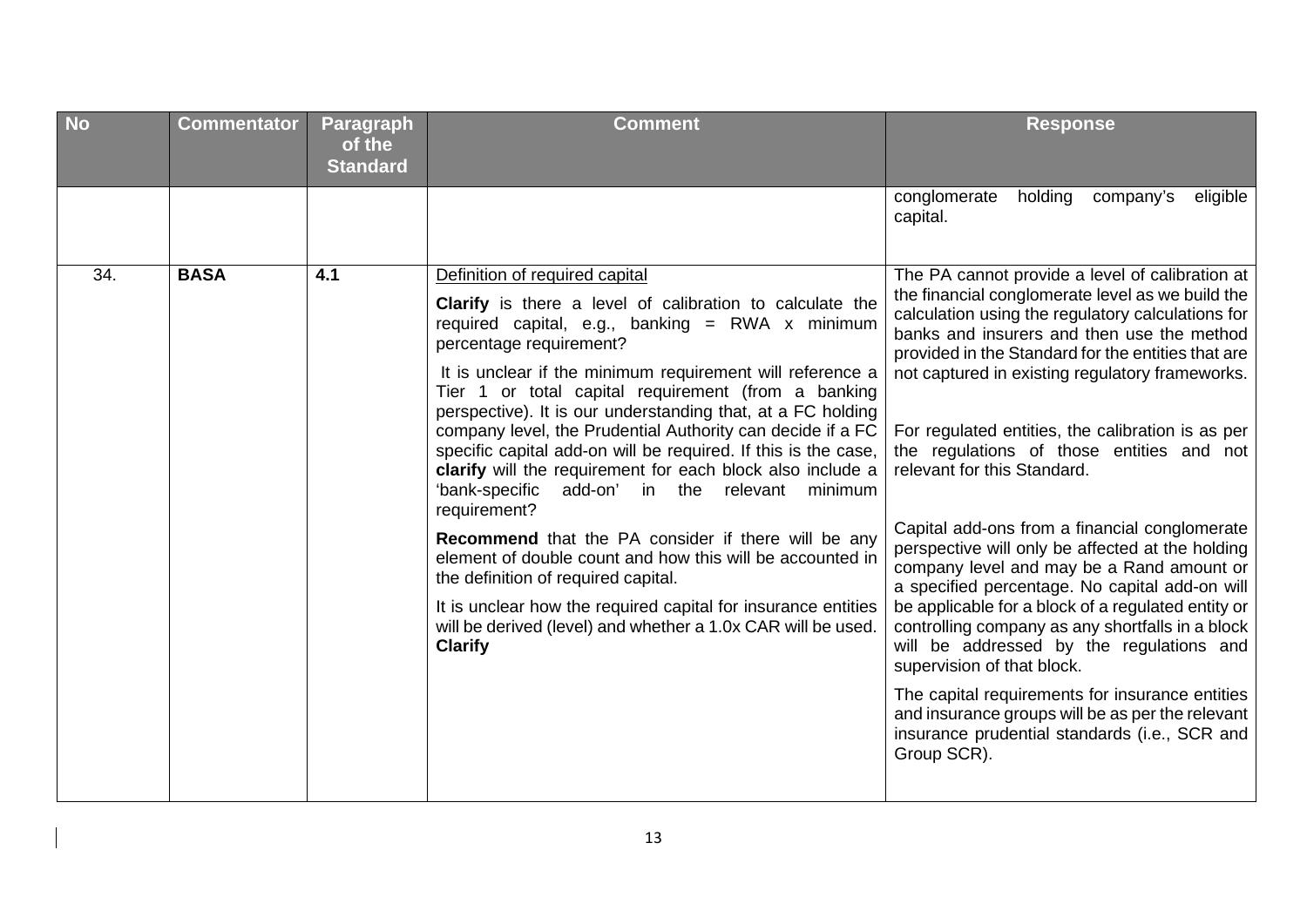| <b>No</b> | <b>Commentator</b> | Paragraph<br>of the<br><b>Standard</b> | <b>Comment</b>                                                                                                                                                                                                                                                                                                                                                    | <b>Response</b>                                                                                                                                                                                                                                                                        |
|-----------|--------------------|----------------------------------------|-------------------------------------------------------------------------------------------------------------------------------------------------------------------------------------------------------------------------------------------------------------------------------------------------------------------------------------------------------------------|----------------------------------------------------------------------------------------------------------------------------------------------------------------------------------------------------------------------------------------------------------------------------------------|
| 35.       | <b>BASA</b>        | 4.1                                    | Definition of significant entity                                                                                                                                                                                                                                                                                                                                  | There is no link to BA 600. The onus rests with                                                                                                                                                                                                                                        |
|           |                    |                                        | For materiality/significance rule -                                                                                                                                                                                                                                                                                                                               | the PA to exclude entities.                                                                                                                                                                                                                                                            |
|           |                    |                                        | <b>Clarify</b> will any thresholds be applied (from an IFRS<br>perspective) to determine significance?                                                                                                                                                                                                                                                            |                                                                                                                                                                                                                                                                                        |
|           |                    |                                        | <b>Clarify</b> Is there any alignment to the significance ruleset<br>currently applied for banking consolidated supervision<br>reporting (BA600)?                                                                                                                                                                                                                 |                                                                                                                                                                                                                                                                                        |
|           |                    |                                        | <b>Clarify</b> the differentiation between IFRS consolidation or<br>BA600 consolidated supervision and most relevant set of<br>numbers.                                                                                                                                                                                                                           |                                                                                                                                                                                                                                                                                        |
| 36.       | <b>BASA</b>        | 4.3                                    | The 20% threshold for net income and 10% of total assets                                                                                                                                                                                                                                                                                                          | Noted. This paragraph has been deleted as it is<br>not necessary to clarify in the standard. The PA<br>will access the exclusion of entities on a case-<br>by-case basis.                                                                                                              |
|           |                    |                                        | Clarify will this be based on the consolidated net income<br>and consolidated total assets, in terms of IFRS?                                                                                                                                                                                                                                                     |                                                                                                                                                                                                                                                                                        |
|           |                    |                                        | <b>Clarify</b> will this also factor in eliminations for intragroup<br>assets and income adjustments for each block?                                                                                                                                                                                                                                              |                                                                                                                                                                                                                                                                                        |
| 37.       | <b>BASA</b>        | 5.2                                    | Capital adequacy: the definition is not clear as to whether<br>the PA will only intervene if the capital adequacy goes<br>below 1, or whether there may be activated before this point<br>is reached – given that in line with paragraph 5 the PA may<br>form a prospective view on whether the financial<br>conglomerate will fall below 1. This has significant | Supervision is a nuanced exercise and as an<br>entity approaches a cover level of 1, more<br>intense supervision will be applied. Breaching<br>the level of 1 will attract regulatory action.<br>The percentage of the buffer depends on the<br>FC-CARA of the financial conglomerate. |
|           |                    |                                        | implications for buffer management.<br><b>Recommend</b> explicitly stating that the PA will only<br>intervene if the capital adequacy goes below 1. The onus<br>will then rest on the financial conglomerate to provide a<br>view of the required buffer (based on the risks, structure,                                                                          |                                                                                                                                                                                                                                                                                        |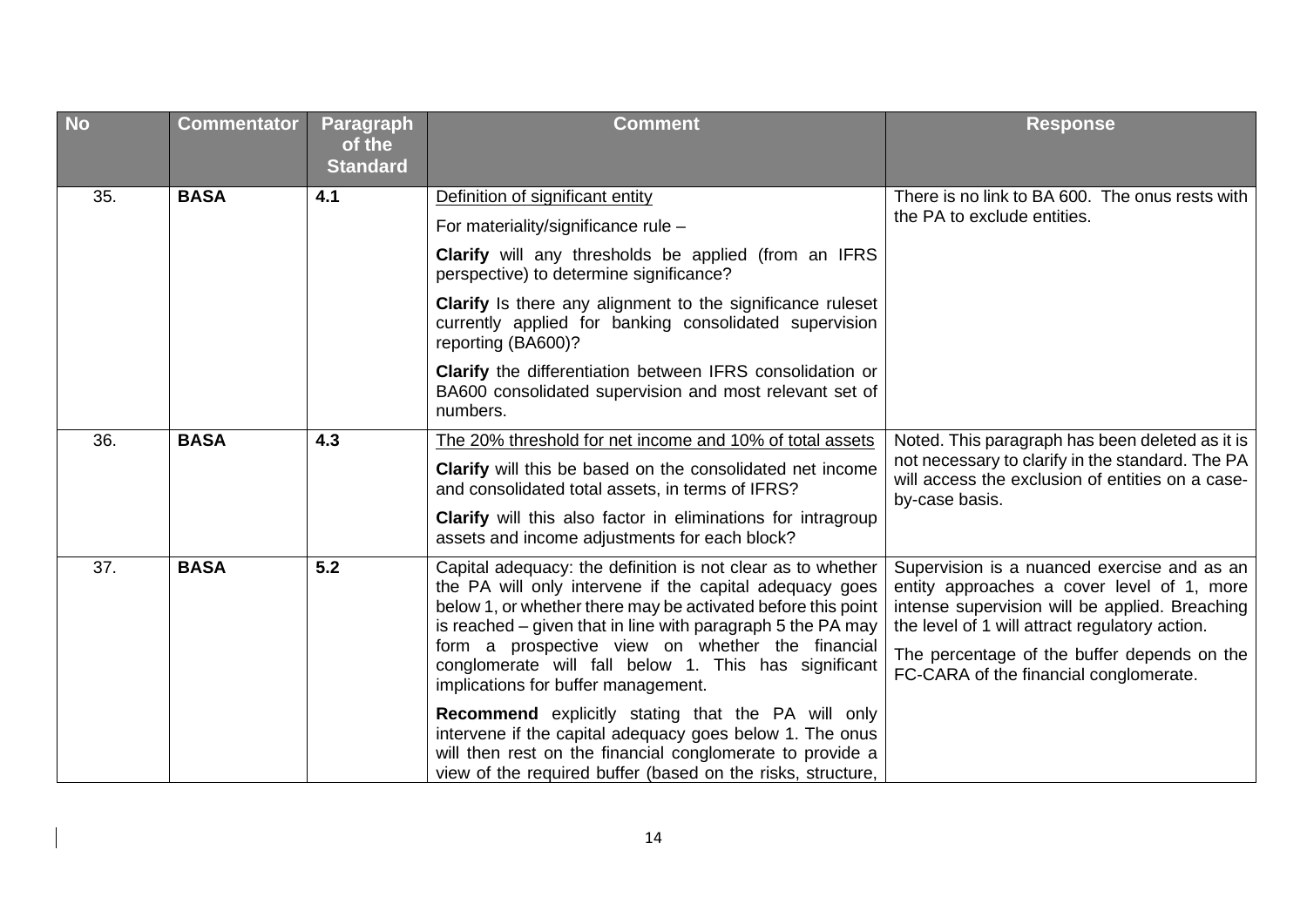| <b>No</b> | <b>Commentator</b> | Paragraph<br>of the<br><b>Standard</b> | <b>Comment</b>                                                                                                                                                                                                                                                                                                                                                                                                                                                                        | <b>Response</b>                                                                                                                                                                                                                                                                                                        |
|-----------|--------------------|----------------------------------------|---------------------------------------------------------------------------------------------------------------------------------------------------------------------------------------------------------------------------------------------------------------------------------------------------------------------------------------------------------------------------------------------------------------------------------------------------------------------------------------|------------------------------------------------------------------------------------------------------------------------------------------------------------------------------------------------------------------------------------------------------------------------------------------------------------------------|
|           |                    |                                        | and governance of the financial conglomerate) and<br>manage its capital adequacy in line with this requirement.                                                                                                                                                                                                                                                                                                                                                                       |                                                                                                                                                                                                                                                                                                                        |
| 38.       | <b>BASA</b>        | 5.2                                    | Additional clarification required:<br>Where the capital adequacy ratio is calculated as:<br>Eligible Capital = $\Sigma$ (Banki; Insureri; Unregulated Entitiesi;<br>HoldCo Residuali)<br>Required Capital $i = \Sigma$ (Banki; Insureri; Unregulated<br>Entitiesi; HoldCo Residuali)<br><b>Recommend the added clarification:</b><br>Where the capital adequacy ratio is calculated as:<br>Eligible Capitali = $\Sigma$ (Banki; Insureri; Unregulated Entitiesi;<br>HoldCo Residuali) | Noted. The PA is of the view that the<br>description in paragraph 6.8 is sufficient and<br>explains in words what the formula is saying.                                                                                                                                                                               |
|           |                    |                                        | Required Capital $i = \Sigma$ (Banki; Insureri; Unregulated<br>Entitiesi; HoldCo Residuali)                                                                                                                                                                                                                                                                                                                                                                                           |                                                                                                                                                                                                                                                                                                                        |
| 39.       | <b>BASA</b>        | 5.5                                    | Does this mean that until this list is published, no other<br>jurisdiction is considered to be equivalent? Clarify                                                                                                                                                                                                                                                                                                                                                                    | Yes.                                                                                                                                                                                                                                                                                                                   |
| 40.       | <b>BASA</b>        | 5.5                                    | Will the initial list be the same as that published in the<br>Insurance Act of 2017's "Notice Determination of<br>Equivalent Foreign Jurisdiction" that became effective 1<br>July 2018? Clarify                                                                                                                                                                                                                                                                                      | No, the list mentioned is for jurisdictions that<br>meet the objects of the Insurance Act. For the<br>field testing the PA, will not be determining any<br>equivalent jurisdictions and will address each<br>matter on a case-by-case basis considering the<br>impact of recognition and non-recognition on<br>capital |
| 41.       | <b>BASA</b>        | 5.5                                    | official website determine<br>Notice on its<br>equivalent<br>jurisdictions for the purposes of this Standard.                                                                                                                                                                                                                                                                                                                                                                         | As and when such determinations have been<br>made, the notice will be published. Refer to                                                                                                                                                                                                                              |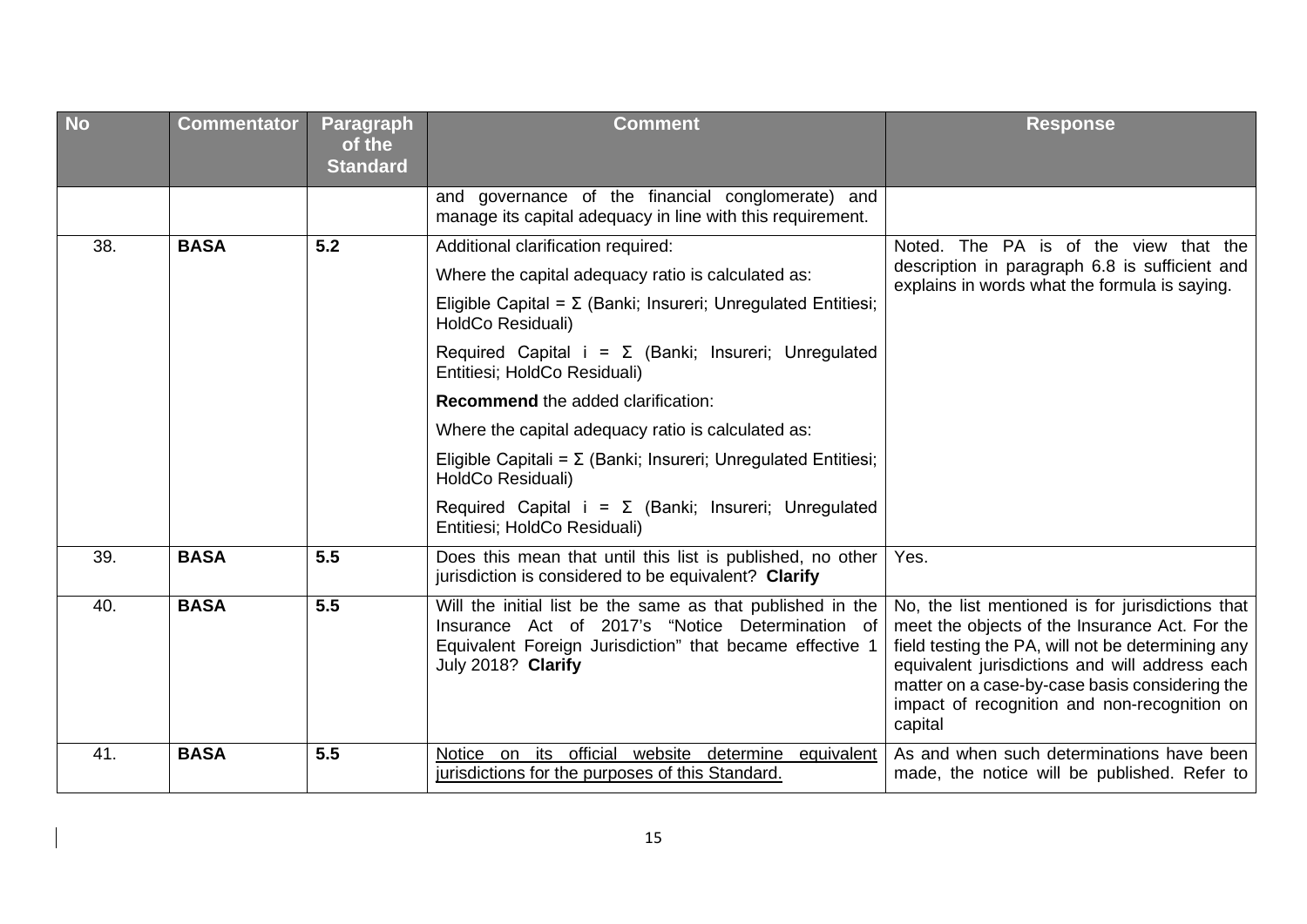| <b>No</b> | <b>Commentator</b> | Paragraph<br>of the<br><b>Standard</b> | <b>Comment</b>                                                                                                                                                                                                                                                          | <b>Response</b>                                                                                                            |
|-----------|--------------------|----------------------------------------|-------------------------------------------------------------------------------------------------------------------------------------------------------------------------------------------------------------------------------------------------------------------------|----------------------------------------------------------------------------------------------------------------------------|
|           |                    |                                        | Clarify the timing on the notice on the website and<br>frequency of such notifications?                                                                                                                                                                                 | response to comment 40 above regarding the<br>field testing.                                                               |
| 42.       | <b>BASA</b>        | 6                                      | Suggest including a section describing how to identify a<br>block in line with the feedback in the commentary matrix,<br>before 6.4. Where the residual assets and unregulated and<br>residual liabilities are identified the IFRS deduction<br>approach should be used | Noted. The PA is of the view that the definitions<br>in 4.1 of a block and unregulated entities<br>adequately covers this. |
|           |                    |                                        | <b>Recommend for inclusion:</b>                                                                                                                                                                                                                                         |                                                                                                                            |
|           |                    |                                        | "The definition of a block details the various groupings that<br>would form part of a block. That is:                                                                                                                                                                   |                                                                                                                            |
|           |                    |                                        | • Solo entity (i.e., only supervised under level 1).                                                                                                                                                                                                                    |                                                                                                                            |
|           |                    |                                        | An insurance group or banking group (as<br>supervised and scoped under level 2).                                                                                                                                                                                        |                                                                                                                            |
|           |                    |                                        | An unregulated entity as defined (i.e., not<br>supervised and not included in an insurance or<br>banking group under level 2 supervision); and                                                                                                                          |                                                                                                                            |
|           |                    |                                        | Residual assets and liabilities of the holding<br>company of the financial conglomerate (i.e., not<br>included in the first three bullets)."                                                                                                                            |                                                                                                                            |
| 43.       | <b>BASA</b>        | 6.2                                    | The holding company of the financial conglomerate should<br>first be consolidated in terms of IFRS.                                                                                                                                                                     | Full IFRS consolidation, in accordance with<br>relevant IFRS issued from time to time.                                     |
|           |                    |                                        | What part of the IFRS financial statements is being referred<br>to here? Is this meant to refer to the Equity Section of the<br>Conglomerate or is the intention to capture the entirety of<br>the conglomerates consolidated IFRS financial statement                  |                                                                                                                            |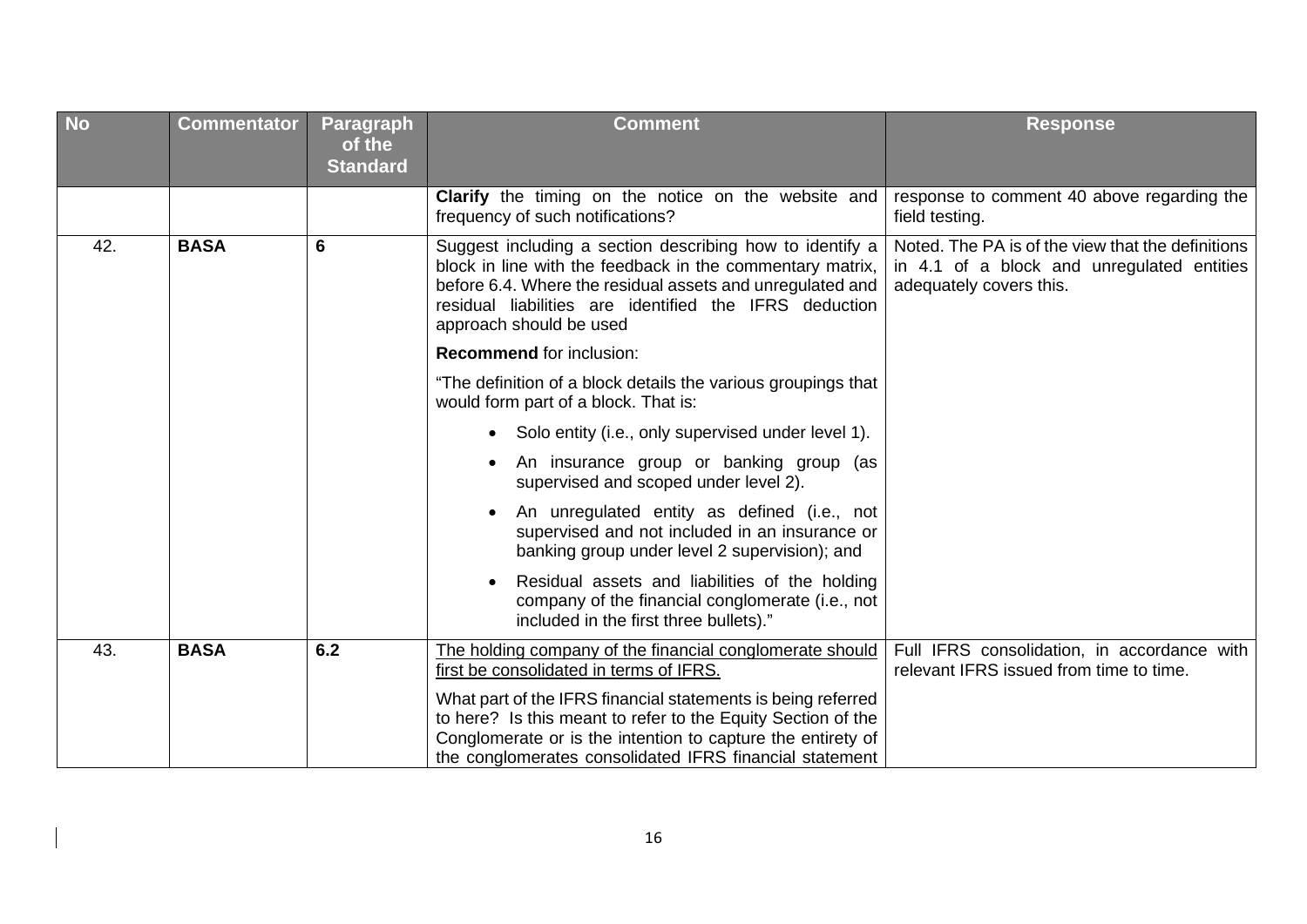| <b>No</b> | <b>Commentator</b> | <b>Paragraph</b><br>of the<br><b>Standard</b> | <b>Comment</b>                                                                                                                                                                                                                                                                                                                                                                                                                                                                                                                    | <b>Response</b>                                                                                                                                                                                                                                                                                                                                       |
|-----------|--------------------|-----------------------------------------------|-----------------------------------------------------------------------------------------------------------------------------------------------------------------------------------------------------------------------------------------------------------------------------------------------------------------------------------------------------------------------------------------------------------------------------------------------------------------------------------------------------------------------------------|-------------------------------------------------------------------------------------------------------------------------------------------------------------------------------------------------------------------------------------------------------------------------------------------------------------------------------------------------------|
|           |                    |                                               | online marked as "Holding Company of the Conglomerate".<br><b>Clarify</b>                                                                                                                                                                                                                                                                                                                                                                                                                                                         |                                                                                                                                                                                                                                                                                                                                                       |
| 44.       | <b>BASA</b>        | 6.2 and 6.3                                   | In terms of methodology, clarity is required in terms of what<br>allowance is made in the consolidated IFRS accounts for<br>entities excluded based on paragraphs 4.2 and 4.3 (in line<br>with requirements set out in 6.2 and 6.3)?<br><b>Clarify</b> what allowance is made in the consolidated IFRS<br>accounts for entities excluded based on paragraphs 4.2<br>and 4.3 (in line with requirements set out in 6.2 and 6.3)?                                                                                                   | The deduction of the blocks will happen as part<br>elimination of the intra-group<br>of the<br>transactions. Entities that have been excluded<br>in terms of paragraph 4., should be assigned<br>zero values post deductions.                                                                                                                         |
| 45.       | <b>BASA</b>        | 6.3                                           | The IFRS values of the different blocks must be deducted<br>from this consolidated value.<br>Is the template meant to facilitate this "Deduction" or is a<br>separate exercise required outside of the template? This<br>will then be at odds with point one above.<br>The IFRS values of the different blocks must be deducted<br>from this consolidated value.<br>What is referred to here as the IFRS values. Please include<br>a comprehensive definition that will avoid "interpretive"<br>audit findings.<br><b>Clarify</b> | See response to comment 44. A separate<br>calculation is not required, the template does<br>facilitate the deduction as part of the elimination<br>of intragroup transactions.<br>The PA is of the view that meaning regarding<br>'IFRS values' is clear. Please also refer to the<br>definition of a 'block' under paragraph 4.1 of the<br>Standard. |
| 46.       | <b>BASA</b>        | 6.3                                           | The IFRS values of the different blocks must be deducted<br>from this consolidated value<br>A further understanding of the purpose of this paragraph is<br>required. If the IFRS NAV for the blocks are deducted from<br>the consolidated FC value/available capital, there can be<br>an element of doublecount, as the consolidated NAV at the                                                                                                                                                                                   | See response to comment 45.<br>Only IFRS values get deducted in terms of<br>paragraph 6.3 and not IFRS NAV values.                                                                                                                                                                                                                                    |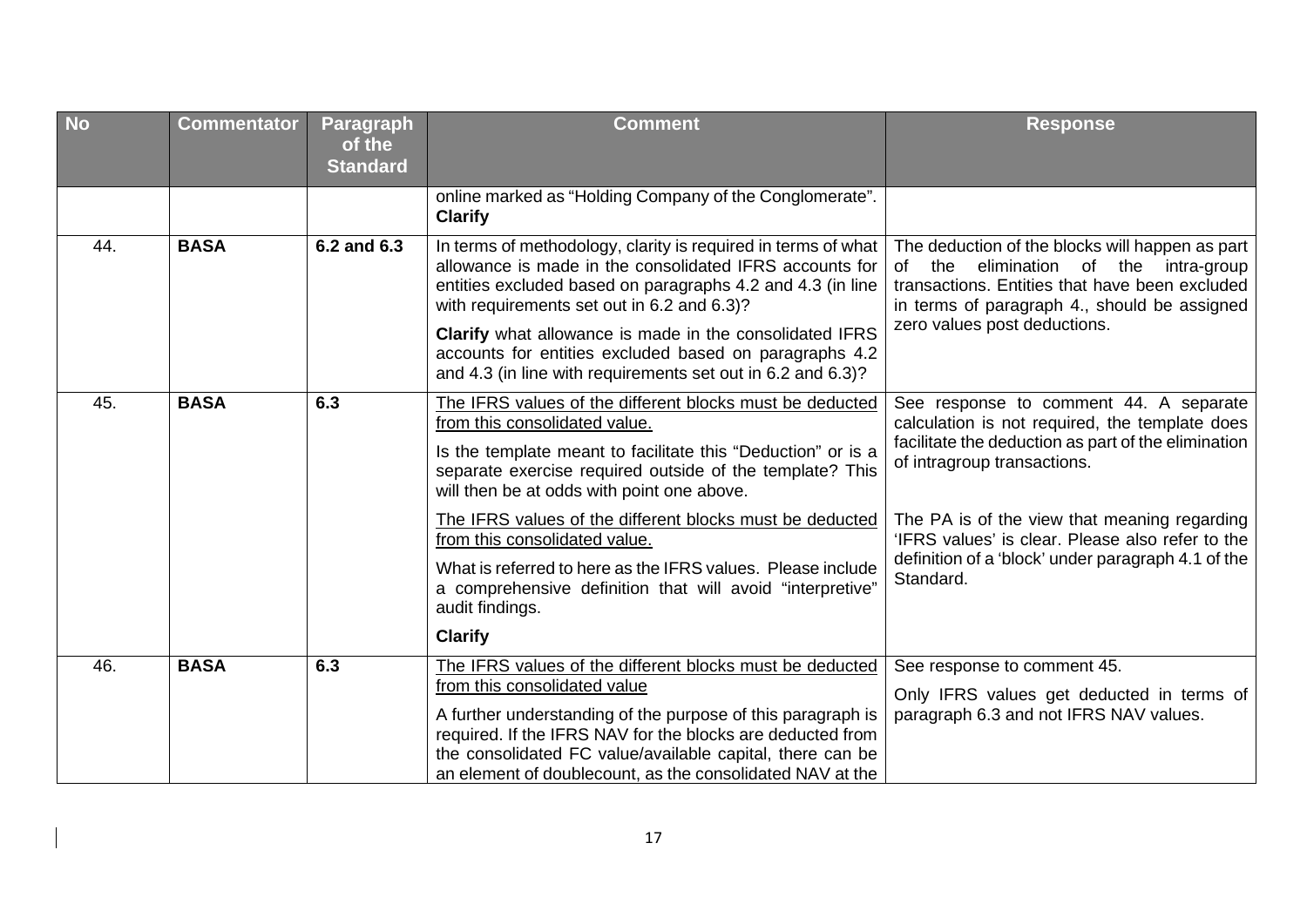| <b>No</b> | <b>Commentator</b> | <b>Paragraph</b><br>of the<br><b>Standard</b> | <b>Comment</b>                                                                                                                                                                                                                                                                                                                                                                                                                                      | <b>Response</b>                                                                                                                                                                                                                                       |
|-----------|--------------------|-----------------------------------------------|-----------------------------------------------------------------------------------------------------------------------------------------------------------------------------------------------------------------------------------------------------------------------------------------------------------------------------------------------------------------------------------------------------------------------------------------------------|-------------------------------------------------------------------------------------------------------------------------------------------------------------------------------------------------------------------------------------------------------|
|           |                    |                                               | holding company level only includes post acquisition<br>reserves.                                                                                                                                                                                                                                                                                                                                                                                   |                                                                                                                                                                                                                                                       |
|           |                    |                                               | <b>Clarify</b> will the deduction from consolidated NAV relate<br>only to post acquisition reserves for the different blocks?                                                                                                                                                                                                                                                                                                                       |                                                                                                                                                                                                                                                       |
| 47.       | <b>BASA</b>        | 6.4.1                                         | Is this paragraph to be interpreted that the capital<br>requirements for each entity/block be calculated in terms of<br>the existing prudential regulatory requirements applicable<br>to such entity? Clarify                                                                                                                                                                                                                                       | Yes.                                                                                                                                                                                                                                                  |
| 48.       | <b>BASA</b>        | 6.4                                           | It is not clear as to what would count as initial eligible capital<br>for unregulated entities. Will it be the eligible capital mean<br>the capital as recognised under IFRS? Clarify                                                                                                                                                                                                                                                               | See paragraph 6.4.2 where NAV must be used.                                                                                                                                                                                                           |
| 49.       | <b>BASA</b>        | 6.4                                           | It is not clear as to what would count as initial eligible capital<br>for the residual holding company block. Will it be the eligible<br>capital mean the capital as recognised under IFRS after the<br>deduction of the other blocks? Clarify                                                                                                                                                                                                      | Paragraph 6.4.3 has been reworded to clarify<br>what is regarded as eligible capital for the<br>holding company.                                                                                                                                      |
| 50.       | <b>BASA</b>        | 6.5                                           | Intragroup transactions: It is not clear how are cash assets<br>for an insurer, or cell captive insurance arrangements for a<br>bank dealt with. Reinsurance is mentioned explicitly.                                                                                                                                                                                                                                                               | Elimination of intra-group transactions are only<br>required when such intra-group transactions<br>would result in double-counting in either eligible<br>or required capital.                                                                         |
|           |                    |                                               | Clarity how are cash assets for an insurer, or cell captive<br>insurance arrangements for a bank dealt with?                                                                                                                                                                                                                                                                                                                                        |                                                                                                                                                                                                                                                       |
| 51.       | <b>BASA</b>        | 6.5.2                                         | It needs to be made clear if intra-group transactions must<br>be eliminated or only if there is double counting or multiple<br>usages. Removal of certain intra-group transactions may<br>lead to non-sensible results; for example, if an insurer<br>backs linked or market-related liabilities with equity/bonds<br>or deposits with a bank in the conglomerate but passes all<br>the risk to the policyholder. It is at least requested that the | Intragroup transactions must only be eliminated<br>if double-counting may occur, please see<br>paragraph 6.5.1.<br>Should any incidents occur, during field testing<br>that lead to non-sensical results, please contact<br>the Prudential Authority. |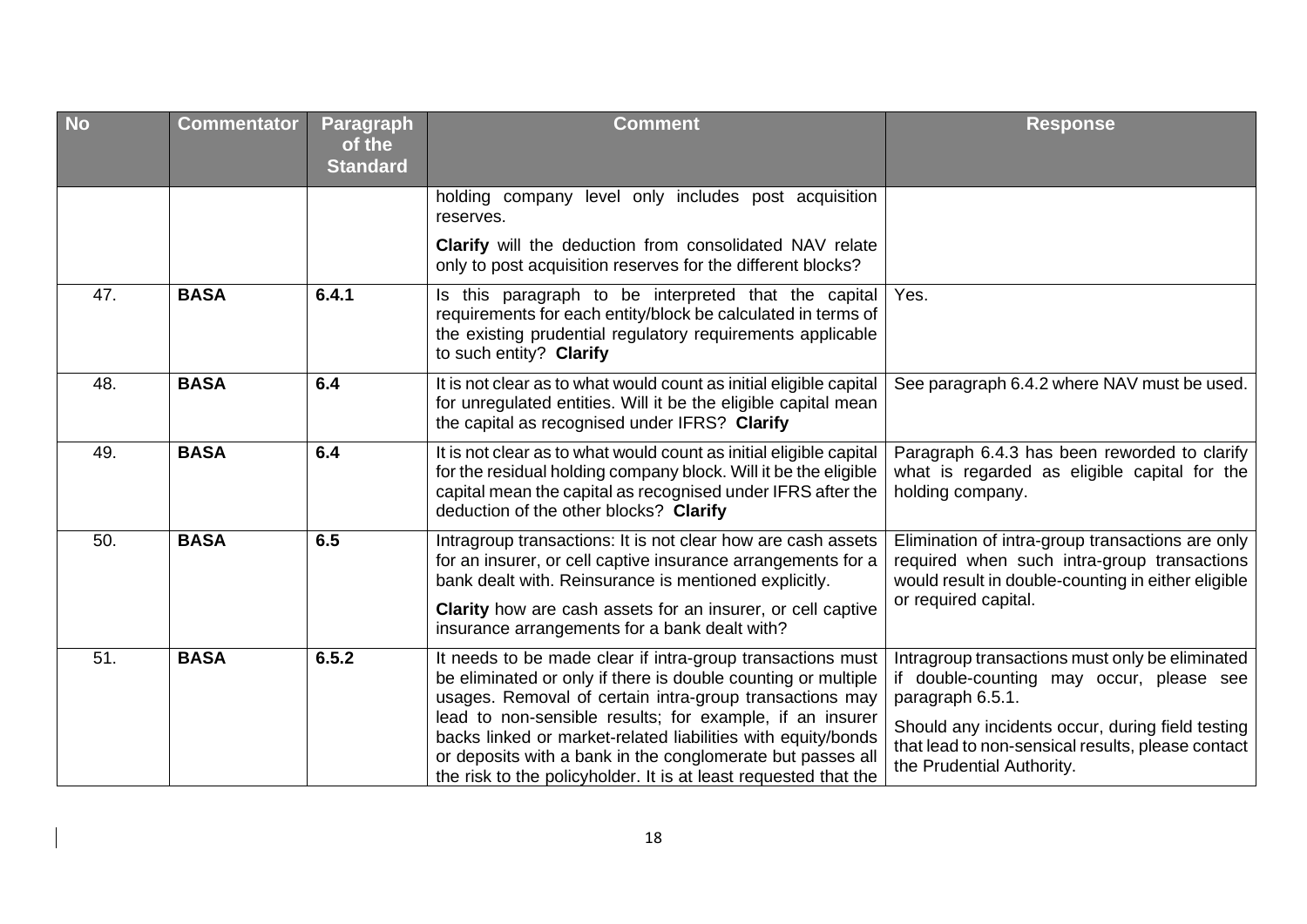| <b>No</b> | <b>Commentator</b> | Paragraph<br>of the<br><b>Standard</b> | <b>Comment</b>                                                                                                                                                                                                                                                                                                                                                                                                                                                                                                                                                                                | <b>Response</b>                                                                                                                                                                                                                                                                                 |
|-----------|--------------------|----------------------------------------|-----------------------------------------------------------------------------------------------------------------------------------------------------------------------------------------------------------------------------------------------------------------------------------------------------------------------------------------------------------------------------------------------------------------------------------------------------------------------------------------------------------------------------------------------------------------------------------------------|-------------------------------------------------------------------------------------------------------------------------------------------------------------------------------------------------------------------------------------------------------------------------------------------------|
|           |                    |                                        | conglomerate can apply to the PA for an alternative<br>approach.<br>Clarify and it is also requested that the conglomerate be<br>able to apply to the PA for an alternative approach.                                                                                                                                                                                                                                                                                                                                                                                                         |                                                                                                                                                                                                                                                                                                 |
| 52.       | <b>BASA</b>        | 6.5.3                                  | It is not clear how are the first-party cell captive<br>arrangements and/or wholly-owned captives dealt with in<br>terms of elimination?<br><b>Clarify</b>                                                                                                                                                                                                                                                                                                                                                                                                                                    | Only where these arrangements lead to double<br>counting would elimination be required. The list<br>in 6.5.3 is not an exhaustive list but merely<br>some examples. Any transaction that could<br>lead to double counting must be eliminated,<br>whether they are mentioned in the list or not. |
| 53.       | <b>BASA</b>        | 6.5.3(b)                               | There appears to be a typing error.<br>"Cross holdings and holdings of capital instruments that<br>were issued by the holding company of the financial<br>conglomerate, by any of its subsidiaries;"<br>Should one of the highlighted words "by" be "to"?<br>Alternatively, should the first "by" be "by (or to)" and the<br>second "by" be "to (or by)"? If the latter applies, it is<br>suggested an extra bullet is added - so that the meaning is<br>clear irrespective of whether the subsidiary or the holding<br>company is the one issuing the capital instruments.<br><b>Clarify</b> | Noted. The Standard has been amended<br>accordingly.<br>Cross holdings between blocks which could<br>include capital instruments.                                                                                                                                                               |
| 54.       | <b>BASA</b>        | 6.8.1                                  | Suggest defining economic interest e.g., footnote 16 pg.<br>Prudential Standard FSG 2 Assessing the Financial<br>Soundness of Insurance Groups Using the Deduction and<br>Aggregation Method "For less than 100%-owned<br>participation, the share that is owned by third parties should                                                                                                                                                                                                                                                                                                      | The use of economic interest should be used in<br>its common use. In most instances this would<br>be equivalent to shareholding.                                                                                                                                                                |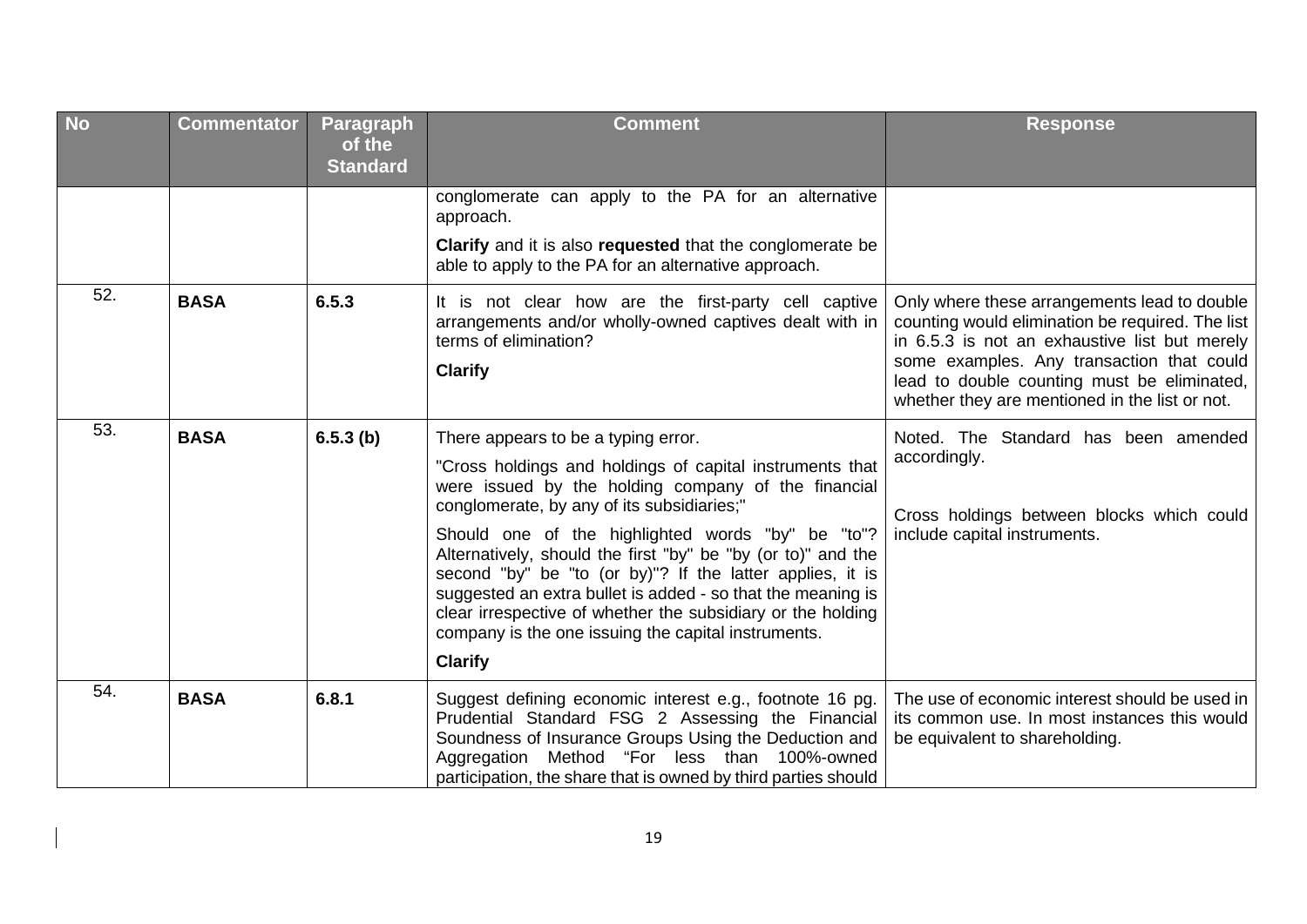| <b>No</b> | <b>Commentator</b> | <b>Paragraph</b><br>of the<br><b>Standard</b> | <b>Comment</b>                                                                                                                                                                                                                                                                                                                                                                                                   | <b>Response</b>                                                                                                                                                                                                                                                                                                                                                                   |
|-----------|--------------------|-----------------------------------------------|------------------------------------------------------------------------------------------------------------------------------------------------------------------------------------------------------------------------------------------------------------------------------------------------------------------------------------------------------------------------------------------------------------------|-----------------------------------------------------------------------------------------------------------------------------------------------------------------------------------------------------------------------------------------------------------------------------------------------------------------------------------------------------------------------------------|
|           |                    |                                               | not be included in group own funds where the third-party<br>has the option to return its shareholding."                                                                                                                                                                                                                                                                                                          |                                                                                                                                                                                                                                                                                                                                                                                   |
|           |                    |                                               | Recommend updating defining economic interest e.g.,<br>footnote 16 pg. Prudential Standard FSG 2 Assessing the<br>Financial Soundness of Insurance Groups Using the<br>Deduction and Aggregation Method "For less than 100%-<br>owned participation, the share that is owned by third parties<br>should not be included in group own funds where the third-<br>party has the option to return its shareholding." |                                                                                                                                                                                                                                                                                                                                                                                   |
| 55.       | <b>BASA</b>        | 6.3                                           | It is unclear what is meant by the "IFRS value of the<br>different blocks must be deducted from the consolidated<br>value"                                                                                                                                                                                                                                                                                       | See response to comment 44 above.                                                                                                                                                                                                                                                                                                                                                 |
|           |                    |                                               | Recommend a numerical example to illustrate how the<br>requirements should be calculated.                                                                                                                                                                                                                                                                                                                        |                                                                                                                                                                                                                                                                                                                                                                                   |
| 56.       | <b>BASA</b>        | 6.6.1                                         | Clarify if the definition of fungible capital refers to only the<br>eligible capital in excess of the required capital for the<br>specific block.                                                                                                                                                                                                                                                                | Fungible capital is all capital that can be<br>transferred to<br>another entity<br>in<br>the<br>conglomerate and non-fungible capital is all<br>capital that cannot be transferred. However, to<br>not create a drag at the conglomerate level,<br>non-fungible capital within a block may be<br>recognised such that eligible capital equals<br>required capital for that block. |
| 57.       | <b>BASA</b>        | 6.6.3                                         | It is unclear how non-fungible eligible capital is to be limited<br>at a financial conglomerate level.                                                                                                                                                                                                                                                                                                           | All non-fungible capital is limited at the<br>conglomerate level, however, see comment 57.                                                                                                                                                                                                                                                                                        |
|           |                    |                                               | Recommend a numerical example to illustrate how the<br>requirements should be calculated.                                                                                                                                                                                                                                                                                                                        |                                                                                                                                                                                                                                                                                                                                                                                   |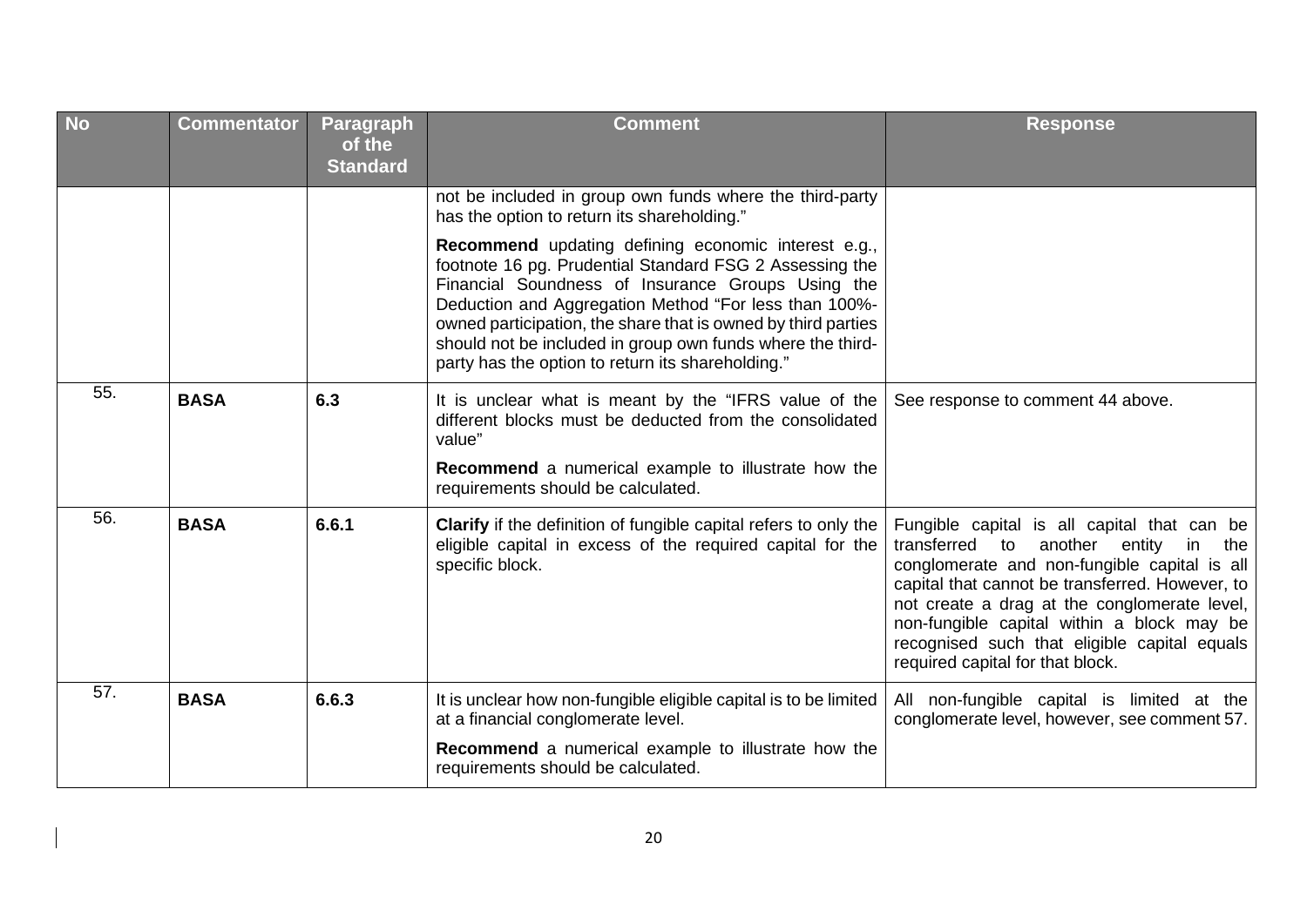| <b>No</b> | <b>Commentator</b> | Paragraph<br>of the<br><b>Standard</b> | <b>Comment</b>                                                                                                                                                                                                                                                                                                                                                                                                                                                                                                                                                                     | <b>Response</b>                                                                                                                                                                              |
|-----------|--------------------|----------------------------------------|------------------------------------------------------------------------------------------------------------------------------------------------------------------------------------------------------------------------------------------------------------------------------------------------------------------------------------------------------------------------------------------------------------------------------------------------------------------------------------------------------------------------------------------------------------------------------------|----------------------------------------------------------------------------------------------------------------------------------------------------------------------------------------------|
| 58.       | <b>BASA</b>        | 6.6.4(a)                               | It is not clear whether the qualifying capital of a bank<br>controlling company, held in terms of the requirements of<br>the Regulations relating to banks would be considered<br>fungible for financial conglomerate purposes?                                                                                                                                                                                                                                                                                                                                                    | Yes, it can possibly qualify as fungible. In the<br>case where legal or regulatory requirements<br>disallow such transfer of capital it would be<br>considered non-fungible. See comment 56. |
|           |                    |                                        | <b>Clarify</b> whether the qualifying capital of a bank controlling<br>company, held in terms of the requirements of the<br>Regulations relating to banks would be considered fungible<br>for financial conglomerate purposes?                                                                                                                                                                                                                                                                                                                                                     |                                                                                                                                                                                              |
| 59.       | <b>BASA</b>        | 6.6.4                                  | 6.6.4 cross-references to 6.7. The regulatory exclusionary<br>considerations are in par 6.6.6. Update                                                                                                                                                                                                                                                                                                                                                                                                                                                                              | Noted. The<br>Standard has been updated<br>accordingly.                                                                                                                                      |
| 60.       | <b>BASA</b>        | 6.6.4(b)                               | Ancillary eligible capital and encumbered assets of<br>b)<br>participation within the financial conglomerate<br>The terms 'encumbrance' and 'participation' are not defined<br>in the FSR Act.<br>"Encumbrance" is defined in the Insurance Act and<br>"participation" is defined in insurance standards FSI1 and<br>FSG1. Are these terms defined elsewhere in the financial<br>conglomerate regulatory framework?<br>Not all financial conglomerates would have insurers in the<br>conglomerate.<br>Recommend a cross-reference to where these terms are<br>defined is required. | Yes, noted. Please see paragraph 4.1 which<br>states that definitions in other applicable<br>financial sector laws apply.<br>The wording of paragraph 6.6.4(b) has been<br>amended.          |
| 61.       | <b>BASA</b>        | 6.6.4(c)                               | This relates to the previous point 2, on what constitutes<br>eligible capital. It is unclear why capital instruments not<br>issued from the holding company of an FC should be<br>deducted. The existing bank regulations do no prohibit                                                                                                                                                                                                                                                                                                                                           | It is our understanding that such instruments<br>would not be fungible, but conglomerates are                                                                                                |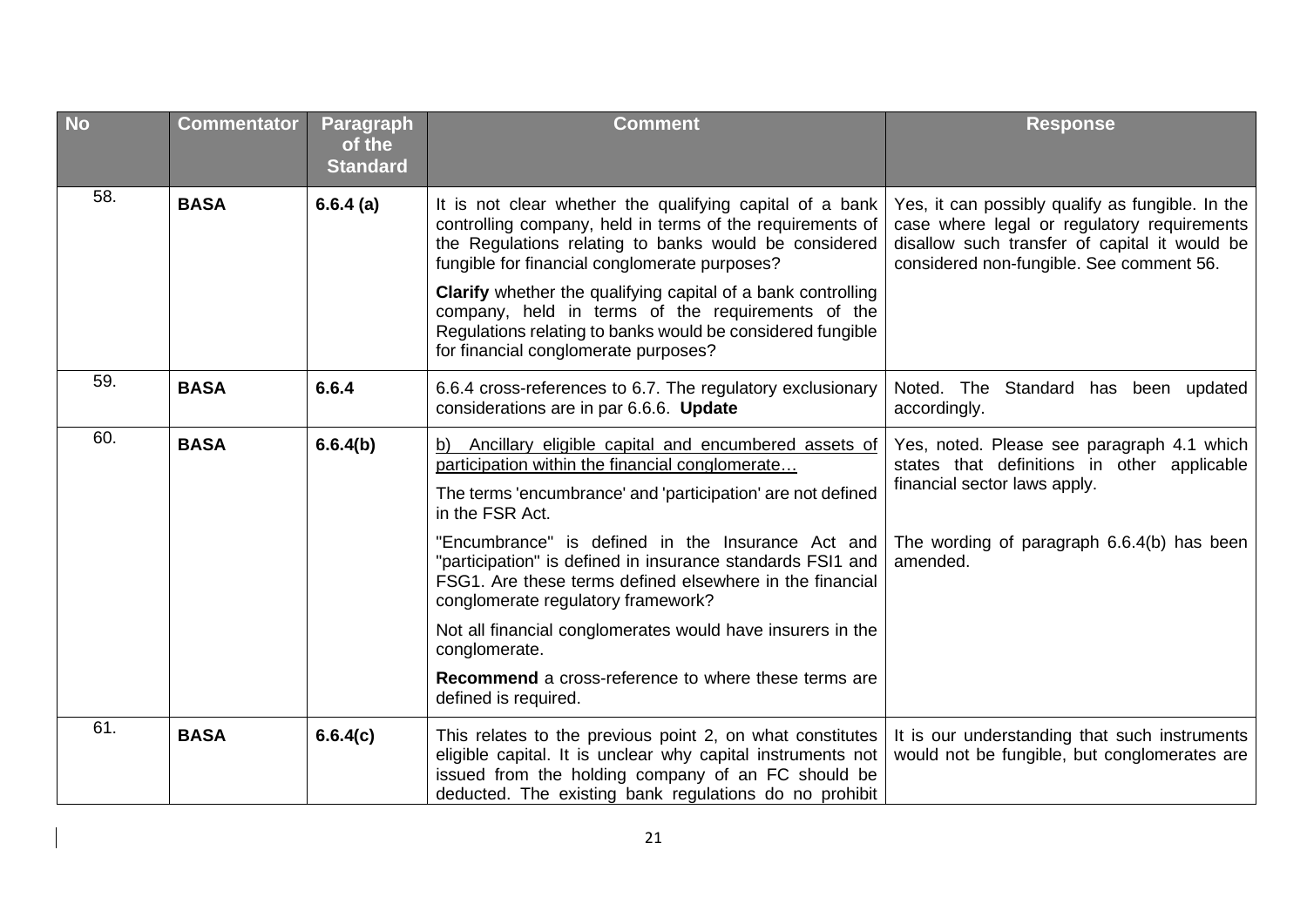| <b>No</b> | <b>Commentator</b> | <b>Paragraph</b><br>of the<br><b>Standard</b> | <b>Comment</b>                                                                                                                                                                                                                  | <b>Response</b>                                                                                                                                                                                                                                                                |
|-----------|--------------------|-----------------------------------------------|---------------------------------------------------------------------------------------------------------------------------------------------------------------------------------------------------------------------------------|--------------------------------------------------------------------------------------------------------------------------------------------------------------------------------------------------------------------------------------------------------------------------------|
|           |                    |                                               | issuance from operating companies. The concept of<br>issuance from a top listed entity is also not relevant to non-<br>banking (i.e., insurance) entities.                                                                      | allowed to approach the Prudential Authority for<br>consideration.                                                                                                                                                                                                             |
|           |                    |                                               | Recommend that the PA consider issuance from the<br>intermediate holding company or operating entity.                                                                                                                           |                                                                                                                                                                                                                                                                                |
|           |                    |                                               | Given the allowance for equivalent jurisdictions under the<br>FC standards, and recognition of instruments issued by<br>intermediate/operating entities, clarify what would the<br>rationale be for excluding such instruments? |                                                                                                                                                                                                                                                                                |
| 62.       | <b>BASA</b>        | 6.6.4                                         | Eligible capital related to deferred tax assets.<br>Clarify if this relate to the actual IFRS deferred tax asset<br>balance?                                                                                                    | Not, necessarily. It depends on the nature of<br>the block. If the block is regulated, use the<br>applicable accounting standards read together<br>with the financial sector law/regulations.                                                                                  |
|           |                    |                                               |                                                                                                                                                                                                                                 | If the block is unregulated, used the deferred<br>tax already calculated.                                                                                                                                                                                                      |
| 63.       | <b>BASA</b>        | 6.6.5                                         | There is a full stop missing at the end of the final sentence.<br><b>Update</b>                                                                                                                                                 | Noted. The standard has been amended<br>accordingly.                                                                                                                                                                                                                           |
| 64.       | <b>BASA</b>        | 6.7.1                                         | It is not clear how this would happen except via an intra-<br>group transaction, so not sure it is necessary. Clarify                                                                                                           | Different methods of consolidations are used by<br>different blocks. The purpose of paragraph<br>6.7.1 is to avoid double counting of capital<br>between blocks. The PA will continue to<br>monitor this requirement during field-resting to<br>determine its appropriateness. |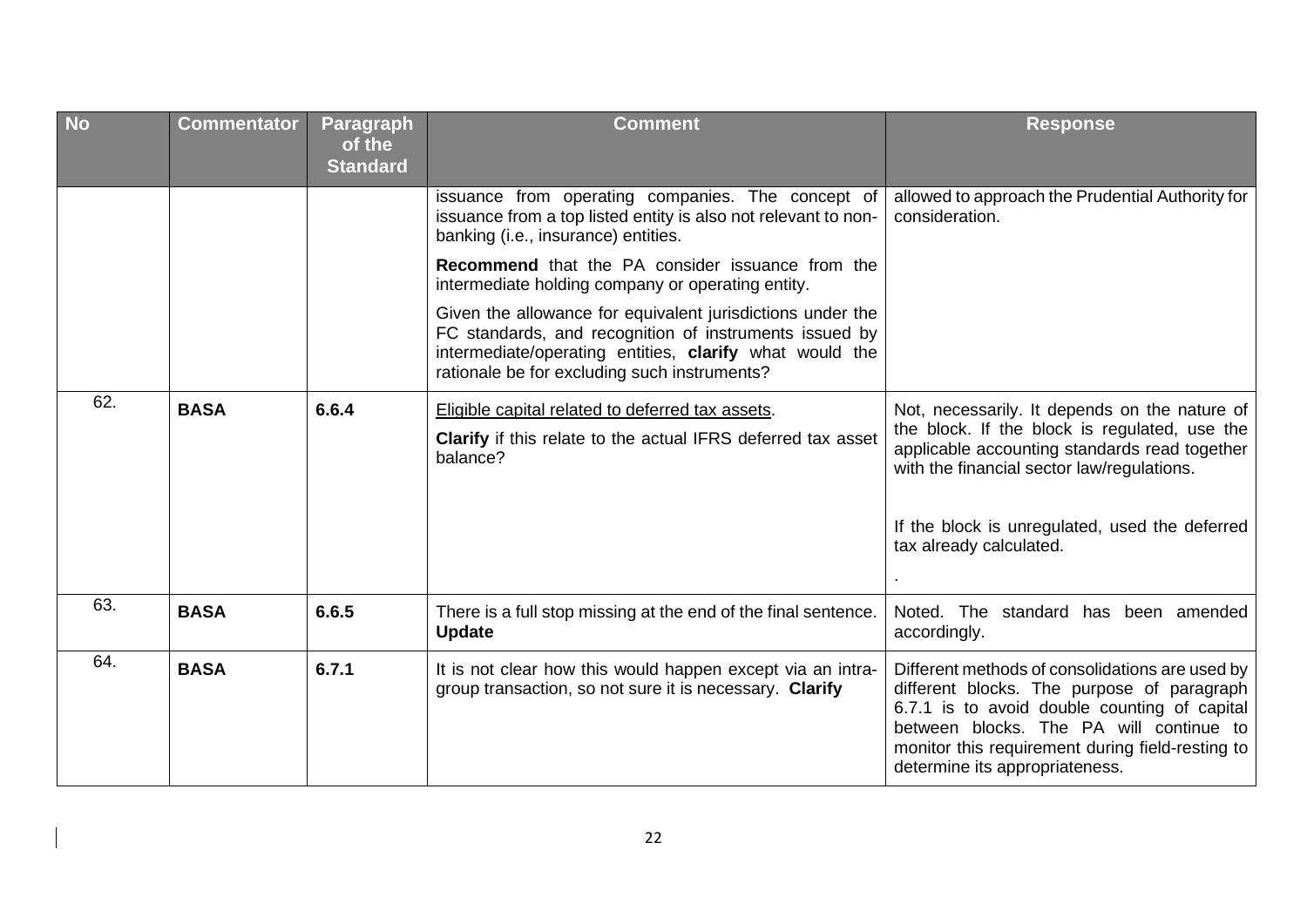| <b>No</b> | <b>Commentator</b> | Paragraph<br>of the<br><b>Standard</b>                                         | <b>Comment</b>                                                                                                                                                                                                                                                                                                                                                                                                                                                                                                                                                                                                                                                    | <b>Response</b>                                                                                                                                                                                                                                                                                                                                                                                                                                                    |
|-----------|--------------------|--------------------------------------------------------------------------------|-------------------------------------------------------------------------------------------------------------------------------------------------------------------------------------------------------------------------------------------------------------------------------------------------------------------------------------------------------------------------------------------------------------------------------------------------------------------------------------------------------------------------------------------------------------------------------------------------------------------------------------------------------------------|--------------------------------------------------------------------------------------------------------------------------------------------------------------------------------------------------------------------------------------------------------------------------------------------------------------------------------------------------------------------------------------------------------------------------------------------------------------------|
| 65.       | <b>BASA</b>        | 6.8                                                                            | It is unclear how the aggregation of each of the respective<br>"blocks" should be performed.<br><b>Recommend</b> the PA provide a numerical example to<br>illustrate how the requirements should be calculated.                                                                                                                                                                                                                                                                                                                                                                                                                                                   | In basic terms, sum the eligible capital and<br>required capital (after adjustments) for each of<br>the various blocks. The structure of the<br>reporting template will assist in the aggregation<br>process.                                                                                                                                                                                                                                                      |
| 66.       | <b>BASA</b>        | 7.1                                                                            | Consideration should be given of the costs to the industry.<br>The PA indicated in its comments on section 7.1 "It is<br>accepted that the information submitted after 60 days will<br>not necessarily be final or complete if the underlying<br>processes are not completed in time." This clause does not<br>appear in the standard - which means holding companies<br>of conglomerates may not be comfortable to base their<br>submissions on draft figures received from Level 2 groups.<br>The conglomerate will also require time to pull together a<br>conglomerate view once Level 2 groups and other entities<br>within the group have supplied figures. | Submission during the field testing will be<br>according to timelines of the field testing and<br>not necessarily following 7.1. The standard<br>does not require fully audited final numbers to<br>be submitted, but a submission at the required<br>intervals, nonetheless. Paragraph 7.1 has been<br>replaced referring the submission process to a<br>determination on the PA webpage.<br>The submission period will be monitored during<br>the field testing. |
|           |                    |                                                                                | Recommend the 60-day deadline per clause 7.1 be<br>changed to 4 months for at least the dry-run/field testing<br>starting in January 2022 and for the period up to the 1<br>January 2025 commencement date and allow for re-<br>submission post-audit where required.                                                                                                                                                                                                                                                                                                                                                                                             |                                                                                                                                                                                                                                                                                                                                                                                                                                                                    |
| 67.       | <b>SAIA</b>        | 7.1<br>The holding<br>company of a<br>financial<br>conglomerate<br>must submit | In respect of the revision to paragraph 7.1, and associated<br>responses #147 and #148 in "4 - Comments matrix from<br>previous consultation", require further clarity.<br>In particular:                                                                                                                                                                                                                                                                                                                                                                                                                                                                         | See response to comment 66 above.                                                                                                                                                                                                                                                                                                                                                                                                                                  |

 $\begin{array}{c} \hline \end{array}$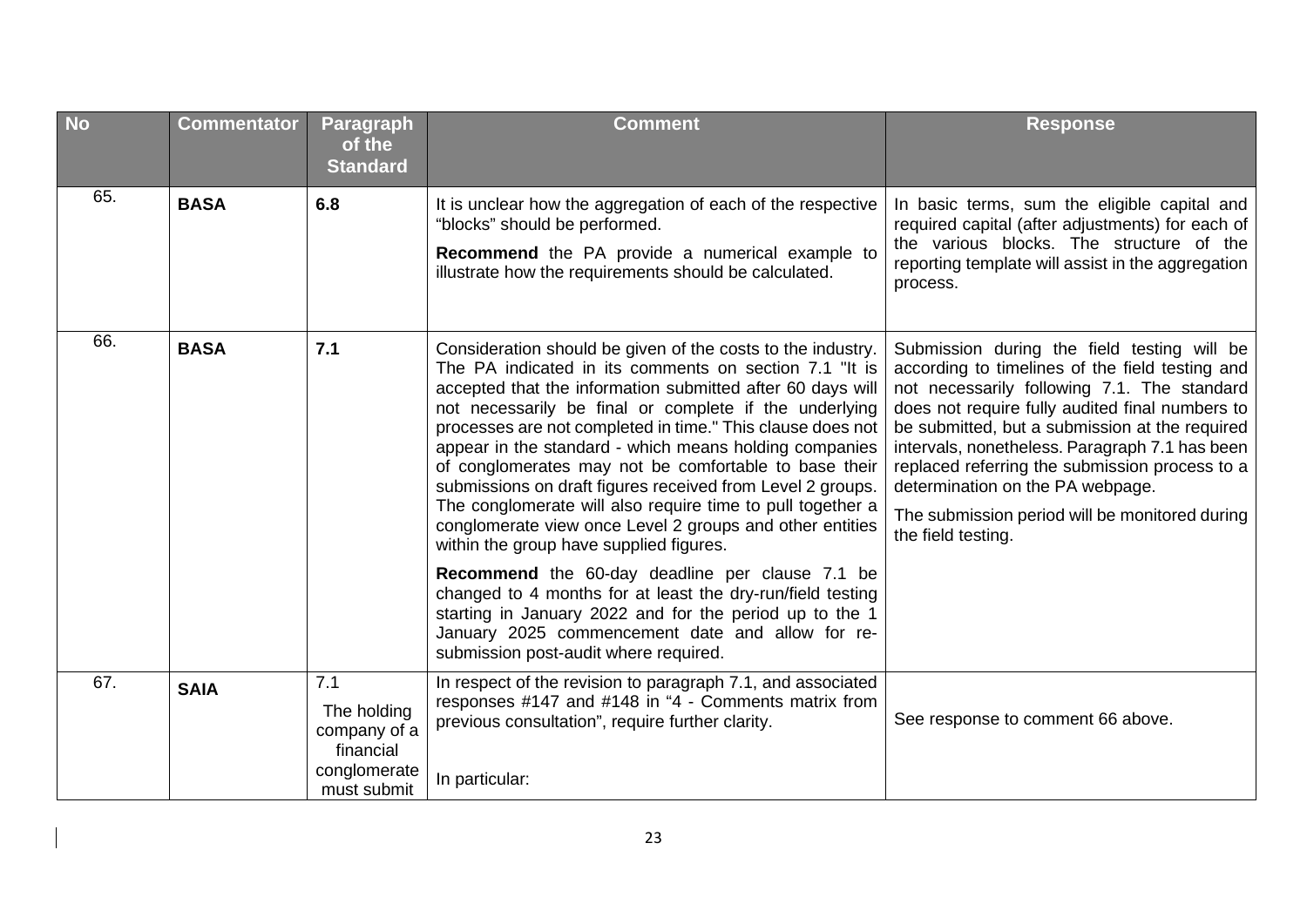| <b>No</b> | <b>Commentator</b> | Paragraph<br>of the<br><b>Standard</b>                                                                                                                                                              | <b>Comment</b>                                                                                                                                                                                                                                                                                                                                                                                                                                                                                                                                                                                                                                                                                                                                                                                                                                                                                                             | <b>Response</b>                   |
|-----------|--------------------|-----------------------------------------------------------------------------------------------------------------------------------------------------------------------------------------------------|----------------------------------------------------------------------------------------------------------------------------------------------------------------------------------------------------------------------------------------------------------------------------------------------------------------------------------------------------------------------------------------------------------------------------------------------------------------------------------------------------------------------------------------------------------------------------------------------------------------------------------------------------------------------------------------------------------------------------------------------------------------------------------------------------------------------------------------------------------------------------------------------------------------------------|-----------------------------------|
|           |                    | regulatory<br>reporting<br>returns on a<br>six monthly<br>basis in June<br>and<br>December.<br>The returns<br>must be<br>submitted<br>within 60<br>days after the<br>relevant<br>reporting<br>date. | The direct interpretation of the requirement suggests<br>that returns must be submitted in the calendar months<br>of June and December. This will prove difficult for<br>Financial Conglomerates that have year-end and<br>interim reporting dates ending in those months. While<br>this was probably not the intention of the revision, the<br>Standard should be amended to clarify that these are<br>the reporting dates and not the submission dates.<br>Furthermore, for the avoidance of doubt, 'six monthly<br>basis', should be amended to 'semi-annual basis', as<br>'six monthly' may be interpreted as limiting the period<br>under review to only six months - irrespective of<br>whether the reporting date is for interims or year-ends.                                                                                                                                                                     | See response to comment 66 above. |
|           |                    |                                                                                                                                                                                                     | Response #148 states, "In the 60 days submission<br>does not require that the reporting is audited. It is<br>accepted that the information submitted after 60 days<br>will not necessarily be final or complete if the underlying<br>processes are not completed in time." While it is<br>appreciated that the response recognizes the challenge<br>of aggregating the required underlying information<br>within 60 days, and this would likely need to be<br>unaudited and draft information, it will still prove<br>practically challenging to source the necessary financial<br>information during the normal financial reporting cycle.<br>Requisite balance sheet information is only available<br>around 1 and a half months after the reporting date, for<br>example. It is recommended that the Financial<br>Conglomerate return submission date aligns with or<br>after the Group return submission date to avoid | Noted.                            |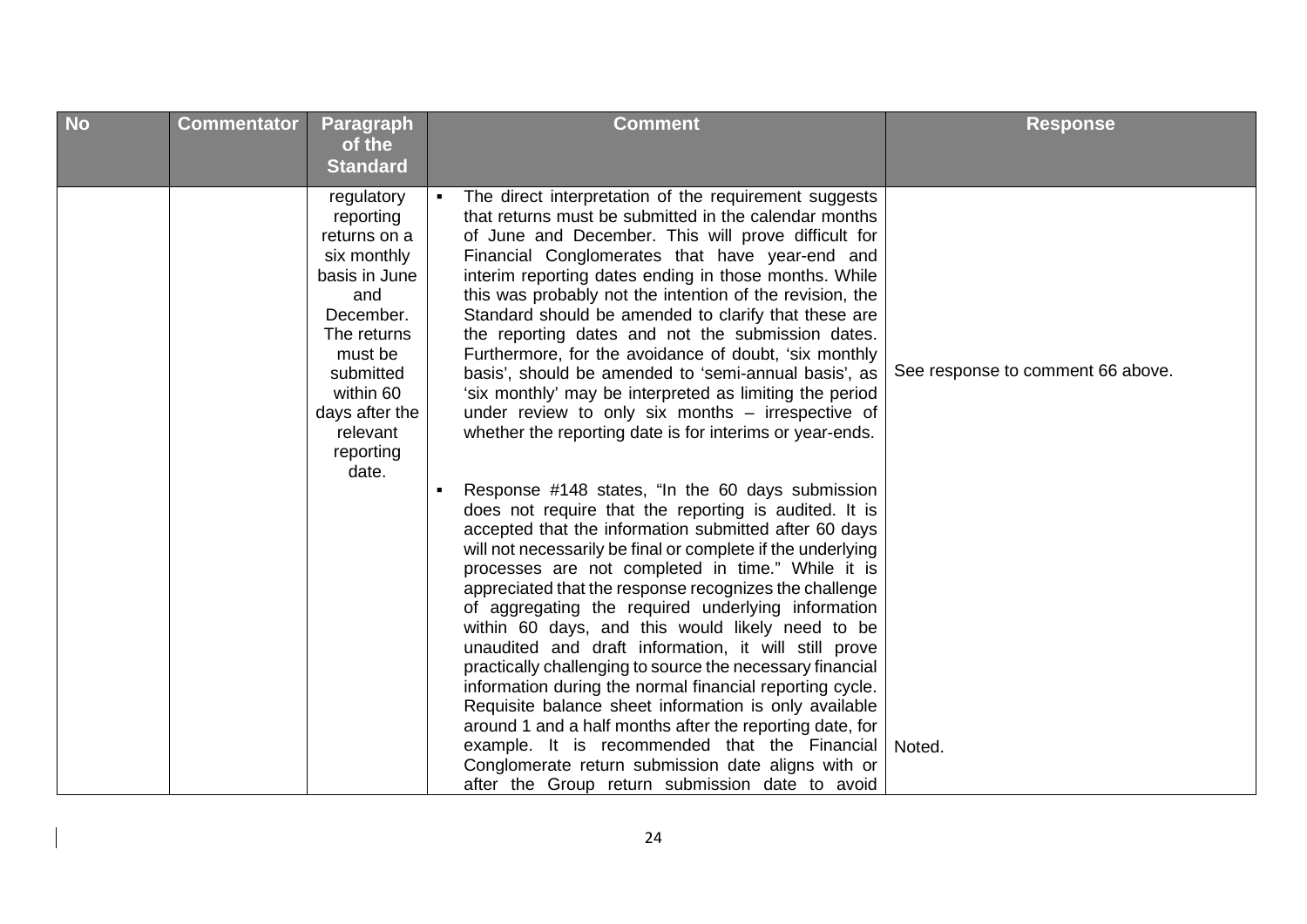| <b>No</b> | <b>Commentator</b> | <b>Paragraph</b><br>of the<br><b>Standard</b> | <b>Comment</b>                                                                                                                                                                                                                                                                                                                                                                                                                                                                                                                                                                                                                                                                                                                                                                                                                                      | <b>Response</b>                   |
|-----------|--------------------|-----------------------------------------------|-----------------------------------------------------------------------------------------------------------------------------------------------------------------------------------------------------------------------------------------------------------------------------------------------------------------------------------------------------------------------------------------------------------------------------------------------------------------------------------------------------------------------------------------------------------------------------------------------------------------------------------------------------------------------------------------------------------------------------------------------------------------------------------------------------------------------------------------------------|-----------------------------------|
|           |                    |                                               | duplication of effort and promote internal consistency<br>between the two returns.                                                                                                                                                                                                                                                                                                                                                                                                                                                                                                                                                                                                                                                                                                                                                                  |                                   |
|           |                    |                                               | In order to be consistent with the terminology used in<br>the submission intervals for solo and group returns, it is<br>requested that the reference to '60 days' be stated in<br>months. It is unclear whether this should represent 60<br>calendar month days (two months) or 60 business days<br>(three months).                                                                                                                                                                                                                                                                                                                                                                                                                                                                                                                                 |                                   |
| 68.       | <b>Discovery</b>   | 7.1                                           | The revision to paragraph 7.1, and associated responses<br>#147 and #148 in "4 - Comments matrix from previous<br>consultation - 1 July 2021", require further clarity.                                                                                                                                                                                                                                                                                                                                                                                                                                                                                                                                                                                                                                                                             | See response to comment 66 above. |
|           |                    |                                               | In particular:                                                                                                                                                                                                                                                                                                                                                                                                                                                                                                                                                                                                                                                                                                                                                                                                                                      |                                   |
|           |                    |                                               | The revision states that "The holding company of a<br>٠<br>financial conglomerate must submit regulatory<br>reporting returns on a six monthly basis in June<br>and December". The direct interpretation of this<br>statement suggests that returns must be submitted<br>in the calendar months of June and December.<br>This will prove difficult for Financial Conglomerates<br>that have year-end and interim reporting dates<br>ending in those months. While this was probably<br>not the intention of the revision, the Standard<br>should be amended to clarify that these are the<br>reporting dates and not the submission dates.<br>Furthermore, for the avoidance of doubt, 'six<br>monthly basis', should be amended to 'semi-<br>annual basis', as 'six monthly' may be interpreted<br>as limiting the period under review to only six |                                   |

 $\overline{\phantom{a}}$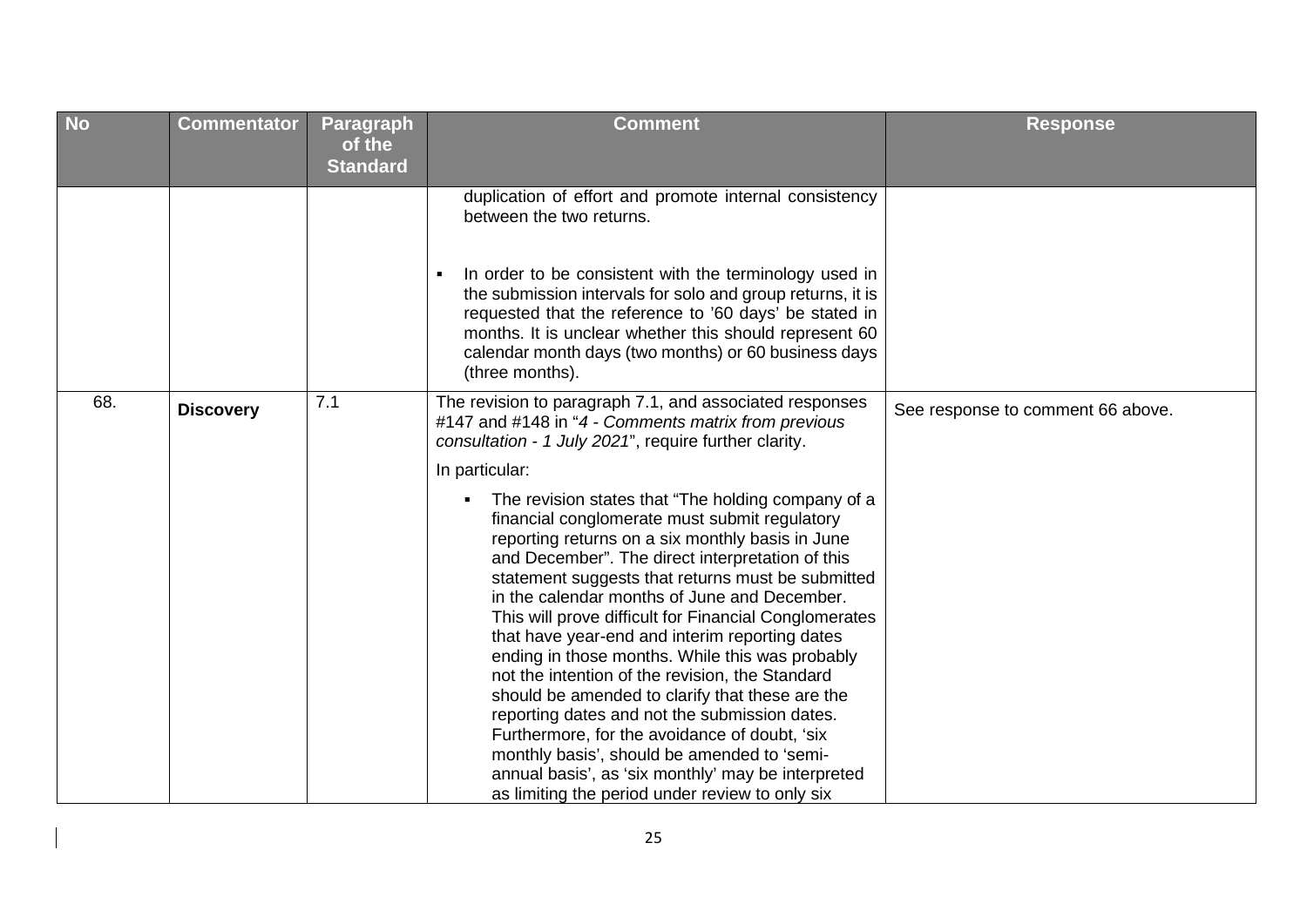| <b>No</b><br><b>Commentator</b><br>Paragraph<br><b>Comment</b><br><b>Response</b><br>of the<br><b>Standard</b>                                                                                                                                                                                                                                                                                                                                                                                                                                                                                                                                                                                                                                                                                                                                                                                                                                                                                                                                                                                                                                                                                                                                                                                                                                                                                                                                |  |
|-----------------------------------------------------------------------------------------------------------------------------------------------------------------------------------------------------------------------------------------------------------------------------------------------------------------------------------------------------------------------------------------------------------------------------------------------------------------------------------------------------------------------------------------------------------------------------------------------------------------------------------------------------------------------------------------------------------------------------------------------------------------------------------------------------------------------------------------------------------------------------------------------------------------------------------------------------------------------------------------------------------------------------------------------------------------------------------------------------------------------------------------------------------------------------------------------------------------------------------------------------------------------------------------------------------------------------------------------------------------------------------------------------------------------------------------------|--|
| months – irrespective of whether the reporting date<br>is for interims or year-ends.<br>Response #148 states, "In The 60 days<br>$\blacksquare$<br>submission does not require that the reporting is<br>audited. It is accepted that the information<br>submitted after 60 days will not necessarily be final<br>or complete if the underlying processes are not<br>completed in time." While it is appreciated that the<br>response recognizes the challenge of aggregating<br>the required underlying information within 60 days,<br>and this would likely need to be unaudited & draft<br>information, it will still prove practically challenging<br>to source the necessary financial information<br>during the normal financial reporting cycle.<br>Requisite balance sheet information is only<br>available around 1.5 months after the reporting<br>date, for example. It is recommended that the<br>Financial Conglomerate return submission date<br>align with or after the Group return submission<br>date to avoid duplication of effort and promote<br>internal consistency between the two returns.<br>In order to be consistent with the terminology used<br>٠<br>in the submission intervals for solo and group<br>returns, it is requested that the reference to '60<br>days' be stated in months. It is unclear whether<br>this should represent 60 calendar month days (two<br>months) or 60 business days (three months). |  |